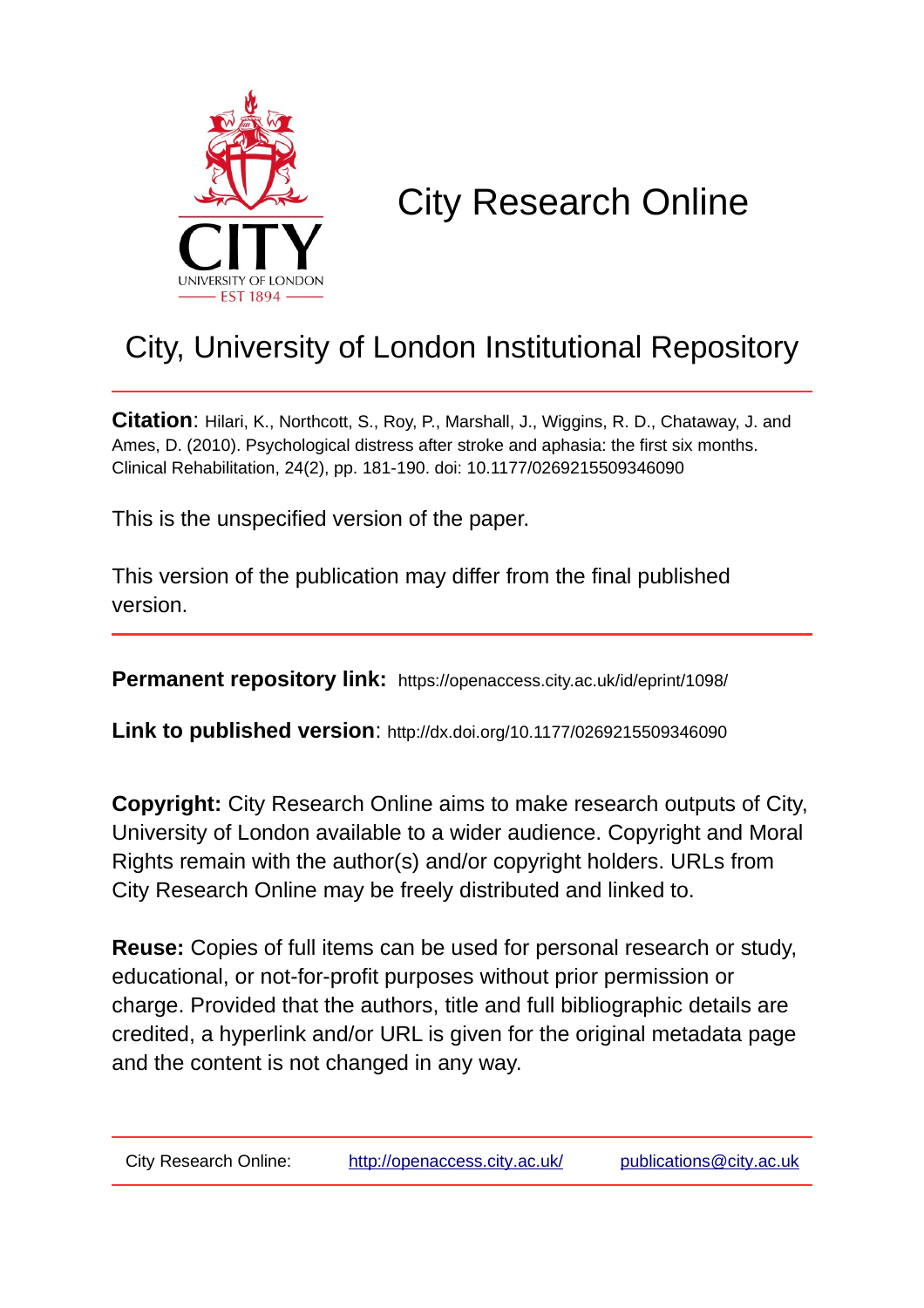## **Psychological distress after stroke and aphasia: the first six months**

## **Authors**

Katerina Hilari, PhD; Sarah Northcott, MSc; Penny Roy, PhD; Jane Marshall, PhD

Department of Language and Communication Science, School of Community and Health Sciences, City University London.

Richard D. Wiggins, PhD Department of Quantitative Social Science, Faculty of Policy & Society, Institute of Education.

Jeremy Chataway\*, PhD and Diane Ames^

Department of Stroke Medicine^ and Neurology\*, St Mary's Hospital, Imperial College Healthcare NHS Trust

## **Correspondence**:

Dr Katerina Hilari Department of Language and Communication Science, City University London, Northampton Square, London EC1V 0HB, UK Tel: +4420 7040 4660 Fax: +4420 7040 8577 Email: k.hilari@city.ac.uk

## **Acknowledgments**

This study was supported by a grant from the Consortium for Healthcare Research of the Health Foundation. We would like to thank Ms Alcina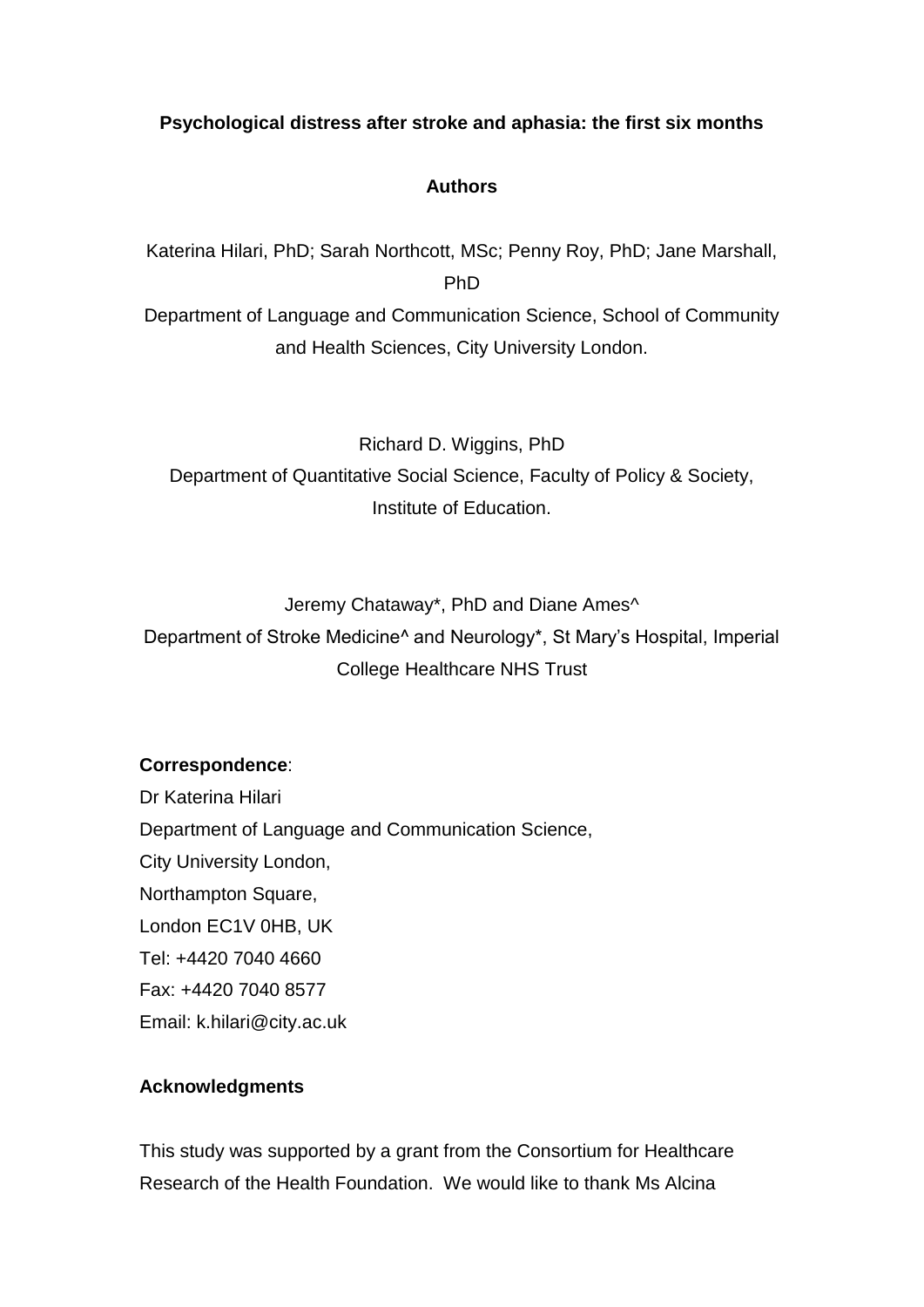Amorim for facilitating the data collection of this project. The people with stroke and the Stroke Units' teams of the London Hospitals of St Mary's and the Royal Free made this study possible.

**Conflicts on interest disclosures**: None.

**Key words**: mood disorder; depression; stroke outcome; rehabilitation; aphasia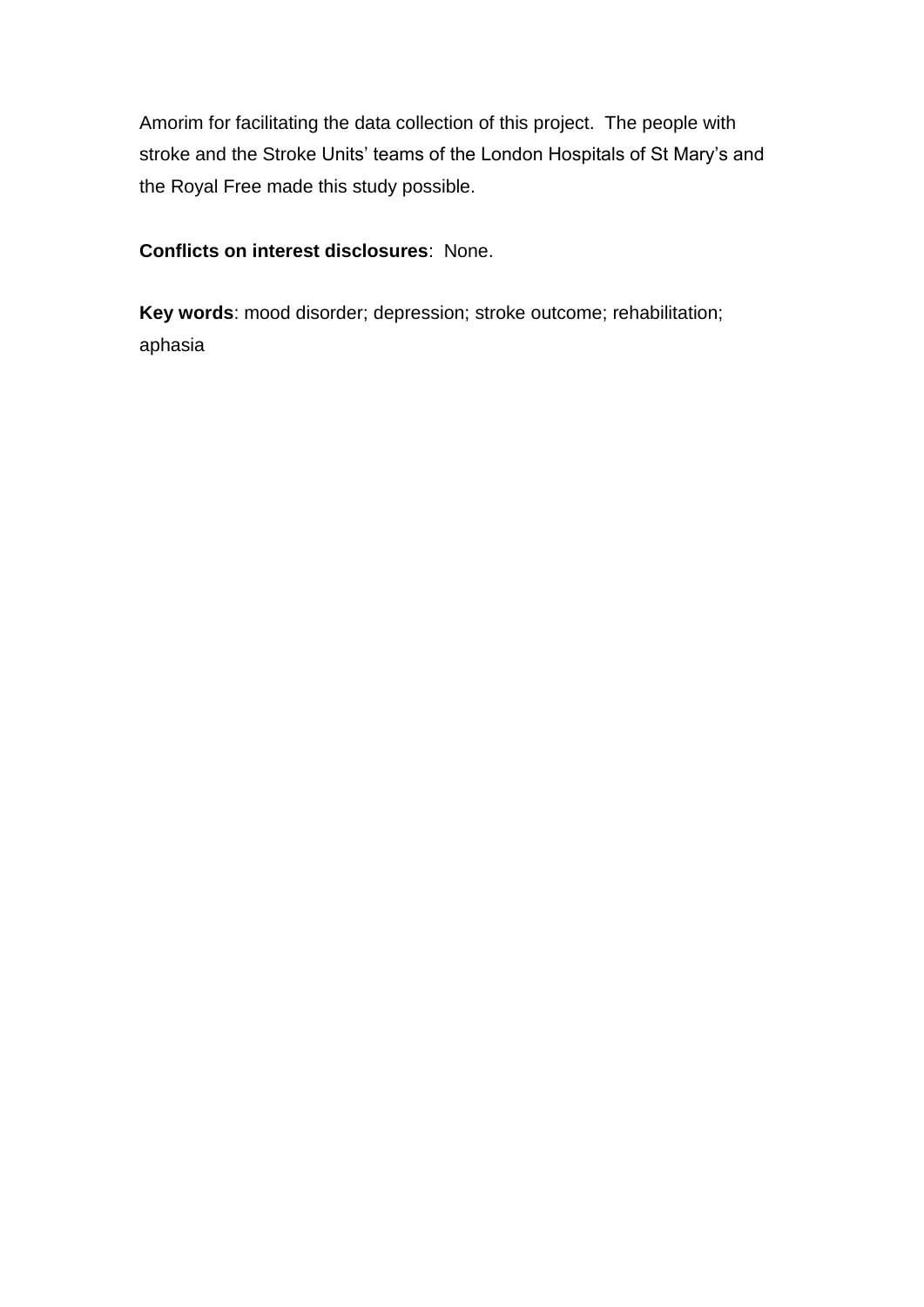#### **Abstract**

*Objective:* We explored the factors that predicted psychological distress in the first six months post-stroke in a sample including people with aphasia.

*Design:* Prospective longitudinal observational study

*Setting and subjects:* participants with a first stroke from two acute stroke units were assessed while still in hospital (baseline) and at three and six months post-stroke. *Main measures:* Distress was assessed with the General Health Questionnaire-12. Other measures included: NIH Stroke Scale, Barthel Index, Frenchay Aphasia Screening Test, Frenchay Activities Index, MOS Social Support Scale and Social Network indicators. Logistic regression was used to identify predictors of distress at each stage post-stroke; and to determine what baseline factors predicted distress at six months.

*Results:* 87 participants were able to self-report on measures used, of whom 32 (37%) had aphasia. 71 (82%) were seen at six months, including 11 (16%) with aphasia. Predictors of distress were: stroke severity at baseline; low social support at three months; and loneliness and low satisfaction with social network at six months. The baseline factors that predicted distress at six months were psychological distress, loneliness and low satisfaction with social network (Nagelkerke  $R^2 = .49$ ). Aphasia was not a predictor of distress at any time point. Yet, at three months post-stroke 93% of those with aphasia experienced high distress, as opposed to 50% of those without aphasia  $(\chi^2(1) = 8.61, p < 01)$ .

*Conclusions:* Factors contributing to distress after stroke vary across time. Loneliness and low satisfaction with one's social network are particularly important and contribute to long-term psychological distress.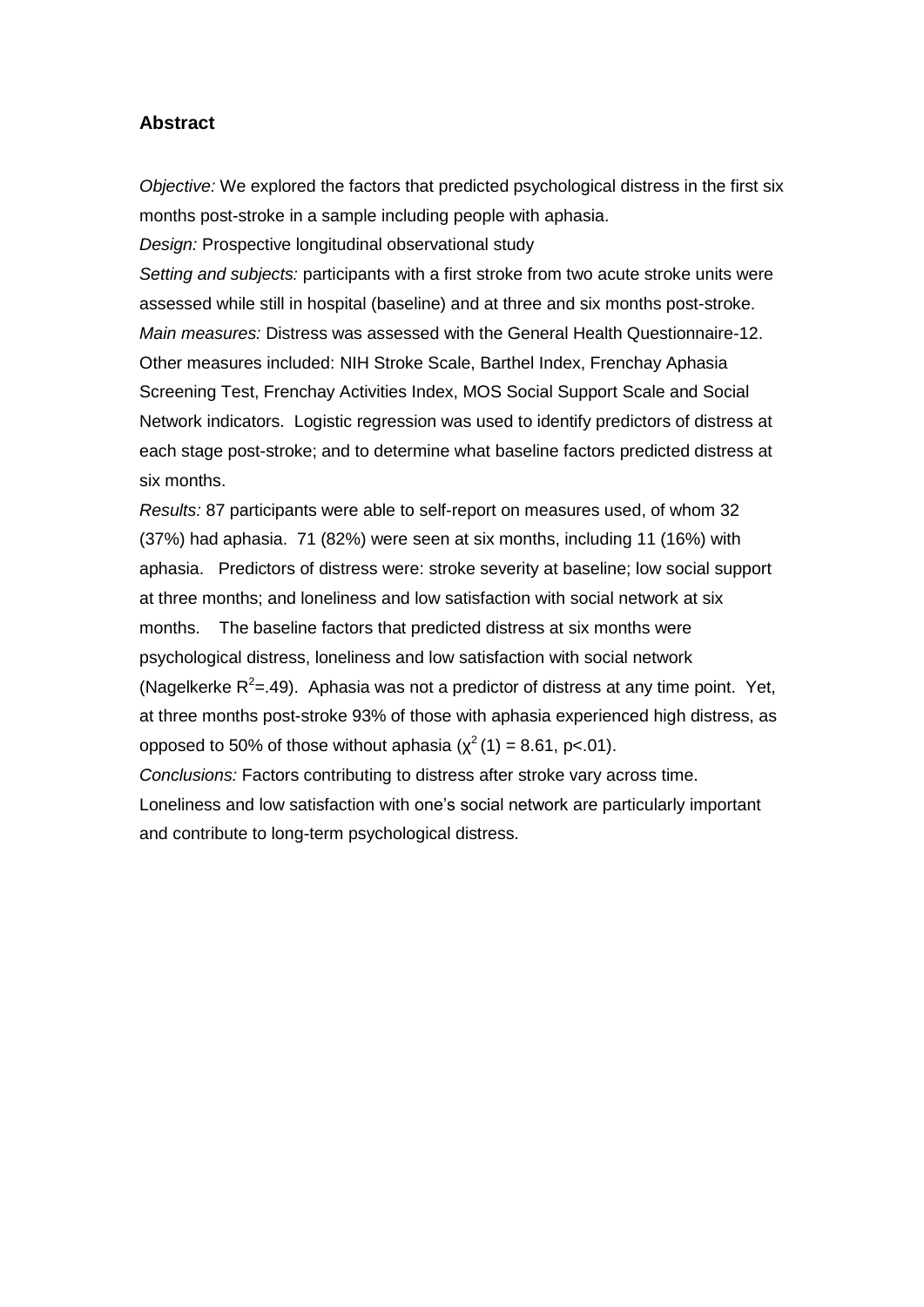We explored predictors of distress in a cohort of stroke survivors that included people with aphasia. Mood disorders after stroke are common and persistent. A conservative estimate is that depressive symptoms are present in 33% of stroke patients at any time during follow-up(1). Such symptoms affect stroke patients' response to rehabilitation and long-term functional outcomes and quality of life. For people with aphasia, depression is particularly high, reported for 62-70%(2) and severely compromises long-term quality of life(3).

Identifying what factors predict low mood post-stroke is important in order to detect those at risk for depression and target intervention appropriately. In a recent review(4), the most consistent variables associated with depressive symptoms were physical disability (in 9 of 11 studies), stroke severity (5 of 5) and cognitive impairment (4 of 5). Fewer studies explored social factors, but when considered together –living alone, place of residence, social support and social isolation- were also important. People with aphasia were excluded in most of the studies included in this review (17 of 20). The authors acknowledged that conclusions were limited by the methodological heterogeneity and variable quality of the studies.

People with aphasia are typically excluded from studies due to their assumed inability to complete self-report mood scales or psychiatric interviews. Yet people with aphasia can and have been included in depression assessments post stroke by using adaptive methods: clinical observation, use of informants, modifying measures and use of visual analogue scales(5). The latter was used in a recent study(6) which explored predictors of emotional distress at one and six months post-stroke, in a sample including people with aphasia. The Visual Analogue Self-Esteem Scale(7) was used as a measure of distress. Expressive aphasia and dependence in personal activities of daily living (ADL) predicted distress at one month post-stroke. Stroke severity, expressive aphasia and distress at one month post-stroke predicted distress at six months.

Like Thomas and Lincoln(6), we explored predictors of distress in the first six months post stroke in stroke survivors including people with aphasia. However, we also included a range of social factors as independent variables. We addressed the following research questions: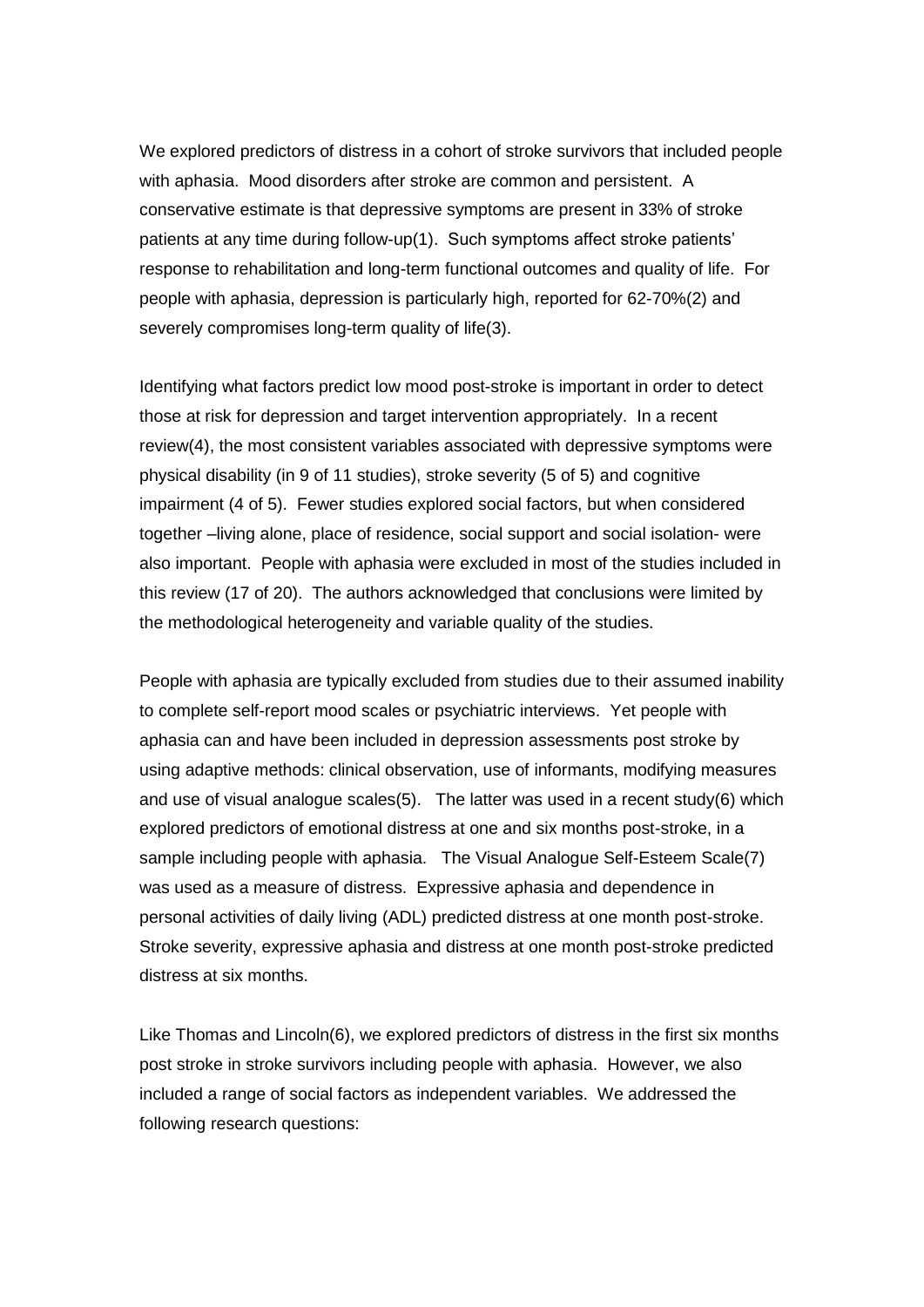- 1. What factors are associated with and predict psychological distress when people are still in hospital after a stroke (baseline) and at three months and six months post-stroke?
- 2. What baseline factors predict long-term psychological distress (six months) after stroke?

#### **METHODS**

This study was part of a larger study that assessed the psychometric properties of the Stroke and Aphasia Quality of Life scale -39 in a generic stroke sample (SAQOL-39g)(8). The dependent variable in this study was psychological distress and the independent variables comprised: demographics (age, sex, marital status, ethnic group), number of co-morbid conditions, stroke-related variables (stroke type, class, severity, aphasia, activities of daily living (ADL) and extended ADL and social network and social support.

The study was approved by the relevant National Health Service (NHS) Local Research Ethics Committees. Participants were recruited from two acute stroke units based in teaching hospitals and were followed for six months. People over 18 years of age who were admitted with a first ever stroke and stayed in hospital at least three days because of the stroke were eligible to take part. People were excluded if they: did not live at home or had a known history of mental health problems (including anxiety and depression) or cognitive decline prior to the stroke; had other severe or potentially terminal co-morbidity, e.g. severe Parkinson's disease, terminal cancer; were too unwell to give informed consent; did not speak English pre-morbidly (according to self and/or family reports). Participants' aphasia was screened with the Frenchay Aphasia Screening Test (FAST)(9) to identify those able to self-report on the questionnaires used. People with any severity of expressive aphasia and moderate or mild receptive aphasia were able to self-report. Those scoring <7/15 on the receptive domains of the FAST  $(n=9)$  were classified as having severe receptive aphasia(10;11). We used proxy respondents for them and their results are not reported here.

Participants were interviewed while still in hospital (baseline), three months and six months (± one week) post-stroke. They all completed a range of measures, in the same order, in an interview format. We modified measures' presentation and administration to make them accessible to people with aphasia. We did not modify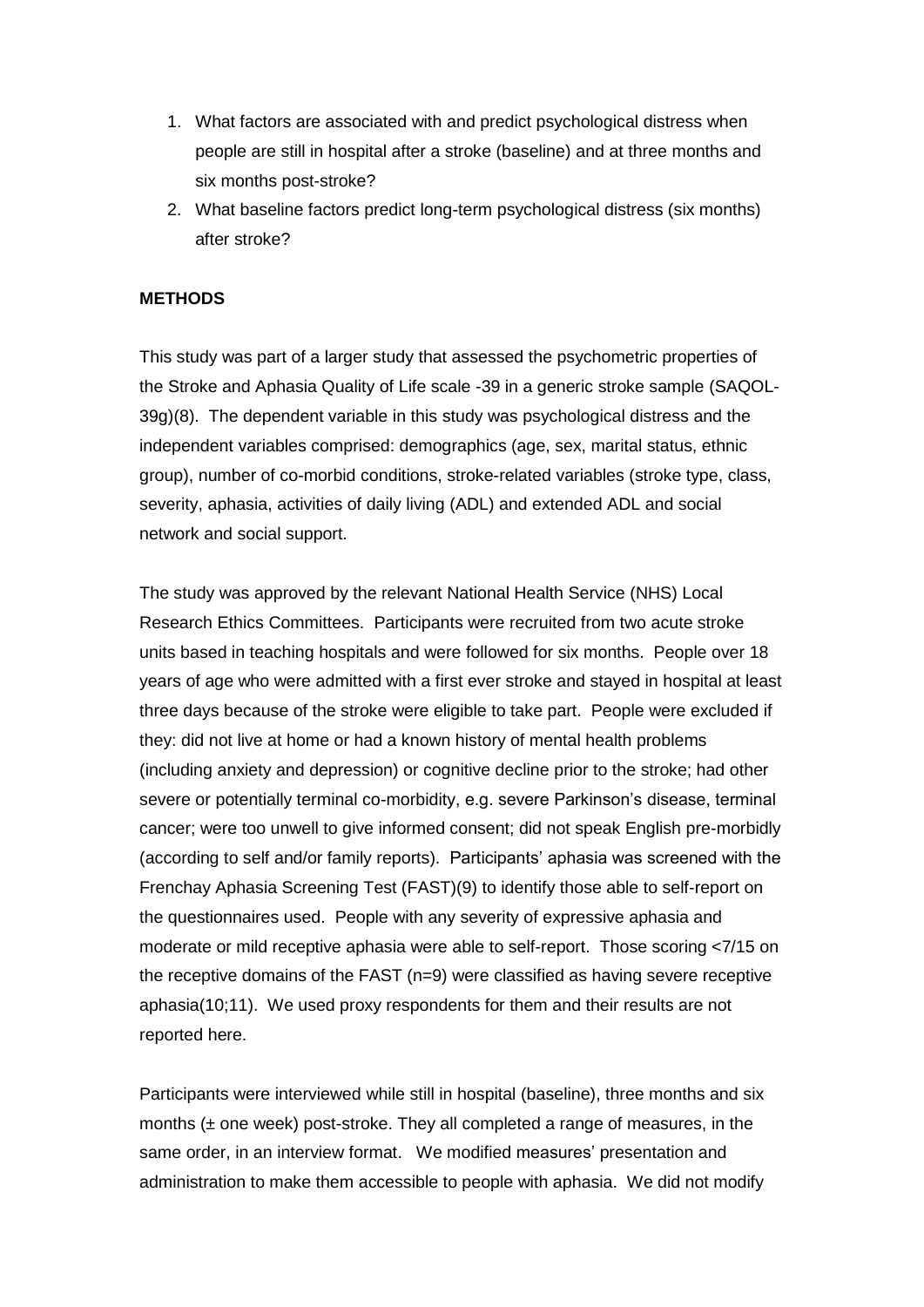the content of any scale, to avoid considerably affecting their psychometric properties. We used methods that have been suggested and tested in previous studies.(5;10;12) Each scale was reproduced and printed in an aphasia-friendly format: large font was used (minimum 14), key words were printed in bold, few items were presented per page, and where appropriate pre-prepared pictures were used<sup>1</sup>. Participants were interviewed by an aphasia-specialist Speech and Language Therapist able to facilitate the communication of people with aphasia. Practice items were introduced to ensure participants understood the format of each questionnaire and its response options; and respondents only had to point to their response option which was recorded by the interviewer.

#### **Measures**

 $\overline{a}$ 

Psychological distress was assessed using the General Health Questionnaire–12 item (GHQ-12).(13) The GHQ is a measure of distress that has been extensively used as a screening tool for psychiatric disorders, in particular depression and anxiety. It has been used with people with stroke and compared to other similar scales it has superior specificity, sensitivity and predictive validity with this group(14). Given that participants had a stroke and tended to be older, a cut-off score of three (range 0-12), rather than two, was used to identify those with high psychological distress (1). GHQ-12 was used as a categorical variable throughout (0= no or low distress; 1= high distress).

Stroke types were ischaemic and haemorrhagic. We used the Oxford stroke classification system(15) of total anterior circulation (TAC), partial anterior circulation (PAC), posterior circulation (POC) and lacunar (LAC) strokes. Stroke severity was determined using the National Institute for Health Stroke Scale (NIHSS).(16) Scores on the NIHSS range from 0-31 and higher scores reflect more severe strokes.

Aphasia was assessed with the FAST, as indicated above, and presence of aphasia was determined using its cut-off scores. When these were not available (two blind participants, and two, four and three participants with missing data at baseline, three months and six months, respectively), the NIHSS aphasia item was used. Scores on the FAST range from 0-30 and higher scores indicate better language skills.

 $1$  Modified scales are available from the first author on request.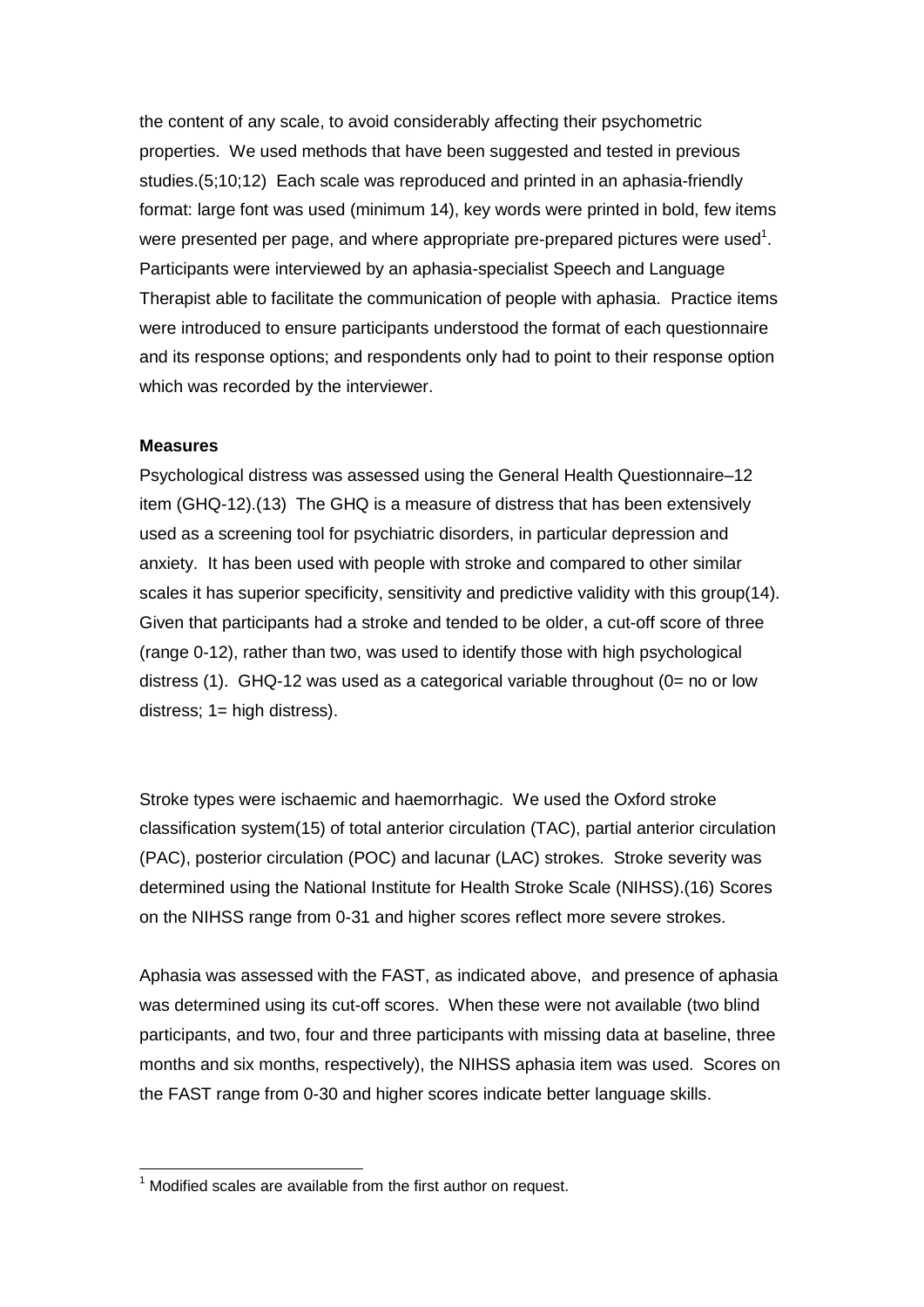Activities of daily living were measured with the Barthel Index (BI).(17) Scores on the BI range from 0-100 and higher scores indicate better functioning. At three months and six months post-stroke the BI scores were skewed with high ceiling effects. Scores were therefore transformed to categories, with participants scoring 0-90 classified as 'ADL dependent' and 95-100 as 'ADL independent' (scores 91-94 are not possible). Extended ADL – only applicable at three and six months – were measured with the Frenchay Activities Index (FAI).(18) Scores on the FAI range from 0-45, with higher scores indicating better functioning.

Lastly indicators of social network comprised size of network (spouse/partner, children, close friends, close relatives), satisfaction with social network (Likert scale ranging from 0 'very dissatisfied' to 5 'very satisfied') and frequency of feeling lonely (Likert scale ranging from 0 'lonely all the time' to 4 'never lonely'). Perceived social support was measured with the Medical Outcomes Studies Social Support Survey (SSS).(19) Scores on the SSS range from 1-5 and higher scores indicate better perceived support. The timeframe for satisfaction with social network, loneliness and social support is 'the past month' and at baseline people were asked to think about the month before their stroke.

#### **Data analysis**

Descriptive statistics were used to summarise the data. We used exploratory correlation analysis (Pearson's) to identify potential redundancy among variables and to determine variables to be entered in the regression models. We carried out logistic regression to evaluate what factors at different stages post stroke (baseline, three months and six months) explained psychological distress at that stage (explanatory models). Logistic regression was also used to explore what baseline variables could predict psychological distress at six months (predictive model). Regression assumptions, including absence of multicollinearity, were met for all models.

#### **RESULTS**

#### **Respondent characteristics**

The sample in this study is the same as that reported in Hilari et al., 2009(8). Of 126 eligible people, 96 (76%) agreed to take part. We were unable to see whether those not consenting were different from those taking part, as we were separate from their clinical team and did not have their consent to look at their medical records. Nine of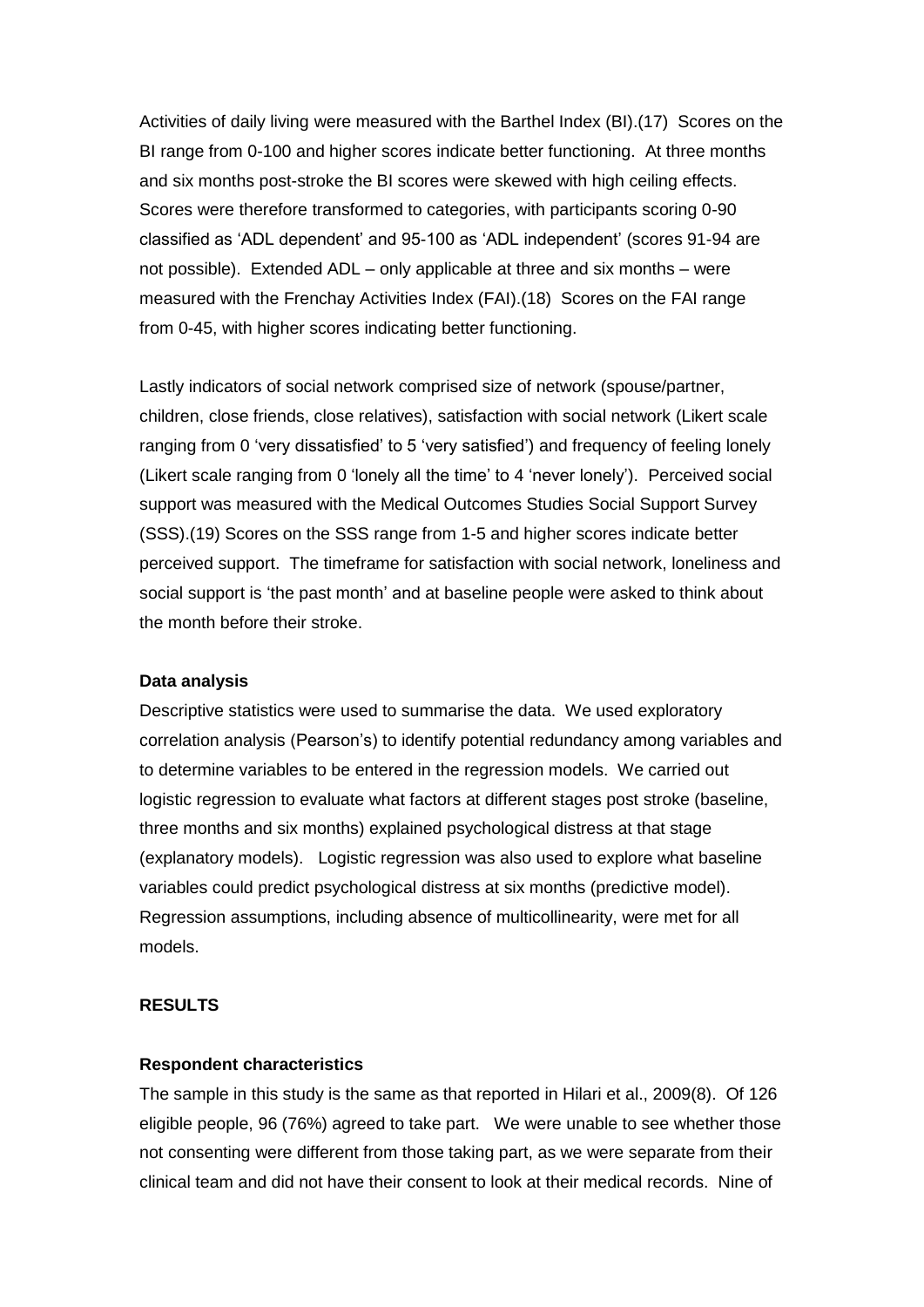the 96 participants had severe receptive aphasia requiring proxy respondents; their results are not reported here. Table 1 presents the characteristics of the remaining 87 (69%) participants. The majority were white (75%), male (60%) and married/have a partner (52%). They ranged in age from 18-91 (mean 69.7± 14.1) and 73% had two or more co-morbid conditions. 76 (87%) were followed-up at three months and 71 (82%) at six months post-stroke and their characteristics were similar to the original sample.

#### *Table 1*

Table 2 details the respondents' stroke-related characteristics and their performance in terms of psychological distress and social variables. The majority had an ischaemic stroke (86%) and the most common stroke class was PAC (30%). Early post-stroke, respondents were more affected (67% dependent on ADL) than at six months (32% dependent on ADL). Similarly, 37% had aphasia at baseline, which dropped to 16% at six months (16 people recovered and six were lost to follow-up). Psychological distress levels were high early post stroke (66%) and although they reduced with time they remained high at six months (45%). Feelings of loneliness and perceived social support remained relatively stable post stroke, whereas size of and satisfaction with social network significantly decreased from baseline to six months  $[t(69) = 2.05, p<.05; t(70) = 2.32, p<.05$  respectively). Extended ADL significantly increased between three and six months  $[t(70) = -2.03, p < 0.05]$ .

#### *Table 2*

#### **Explanatory models**

Psychological distress was predicted using logistic regression for three distinct periods of time: immediately following the stroke (baseline), three months and six months post-stroke.

#### Predictors of psychological distress at baseline

In exploratory correlation analysis, the factors significantly associated with psychological distress were younger age (r=-.24, p<.05), stroke severity (r=.30, p<.01) and loneliness (r=-.23, p<.05). These variables were entered in a logistic regression model to evaluate their relative contribution to distress (table 3). Stroke severity (Wald's  $\chi^2$  = 7.95, p<.01) was a significant predictor of psychological distress. Age ( $p=.050$ ) and loneliness ( $p=.052$ ) approached significance. The model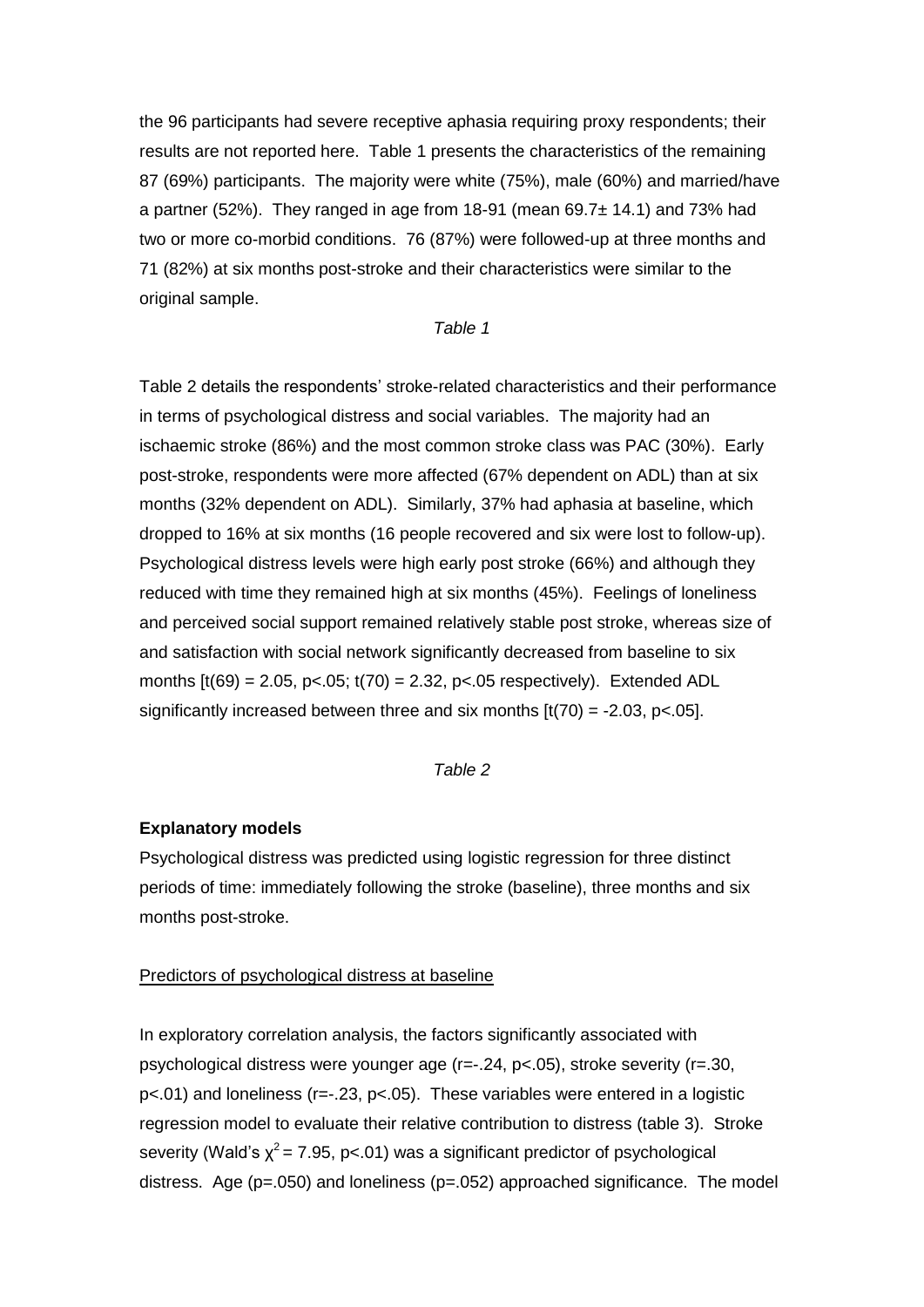was significant  $[x^2(3) = 20.34, p < .001]$  and explained 29% of the variance in distress (Nagelkerke  $R^2$  = .29). Its sensitivity was 80.4%, its specificity 56.7% and 72.1% of the cases were correctly classified.

#### Predictors of psychological distress at three months

In exploratory correlation analysis, stroke severity (r=.28, p<.05), presence of aphasia (r=.34, p<.01), dependence on ADL (r=-.27, p<.05), loneliness (r=-.37, p=.001), low satisfaction with social network (r=-.24, p<.05) and low perceived social support (r=-.30, p<.01) were significantly associated with distress. In logistic regression (table 3), low social support was significant (Wald's  $\chi^2$  = 4.66, p<.05). Overall, the model was significant  $[\chi^2(6) = 28.75, p < .001]$  and explained 45% of the variance in psychological distress (Nagelkerke  $R^2 = 0.45$ ). Its sensitivity was 82.5%, its specificity 76.7% and 80% of the cases were correctly classified. Presence of aphasia did not reach significance in logistic regression (p=.07), but increased the odds of high distress by 8.73. Of those with aphasia at three months, 13 of the 14 (93%) experienced high distress, as opposed to 31(50%) of the 62 without aphasia  $(\chi^2(1) = 8.61, \text{ p} < 0.01).$ 

#### *Table 3*

#### Predictors of psychological distress at six months

In exploratory correlation analysis, stroke severity (r=.28, p<.05), dependence on ADL as measured by the BI (r= $-0.32$ , p< $0.01$ ), loneliness (r= $-0.48$ , p< $0.001$ ), low satisfaction with social network  $(r=-.32, p<.01)$  and low perceived social support  $(r=-.01, p<.01)$ .34, p<.01) were significantly associated with distress. In logistic regression (table 3), loneliness (Wald's  $\chi^2$  = 5.32, p<.05) and low satisfaction with social network (Wald's  $\chi^2$  = 4.16, p<.05) were significant. The overall model was significant [ $\chi^2$  (5) = 31.05,  $p$ <.001] and explained 51% of the variance in psychological distress (Nagelkerke  $R^2$ =.51). Its sensitivity was 69.0%, its specificity 83.3% and 76.9% of the cases were correctly classified.

#### **Predictive model**

Baseline predictors of psychological distress at six months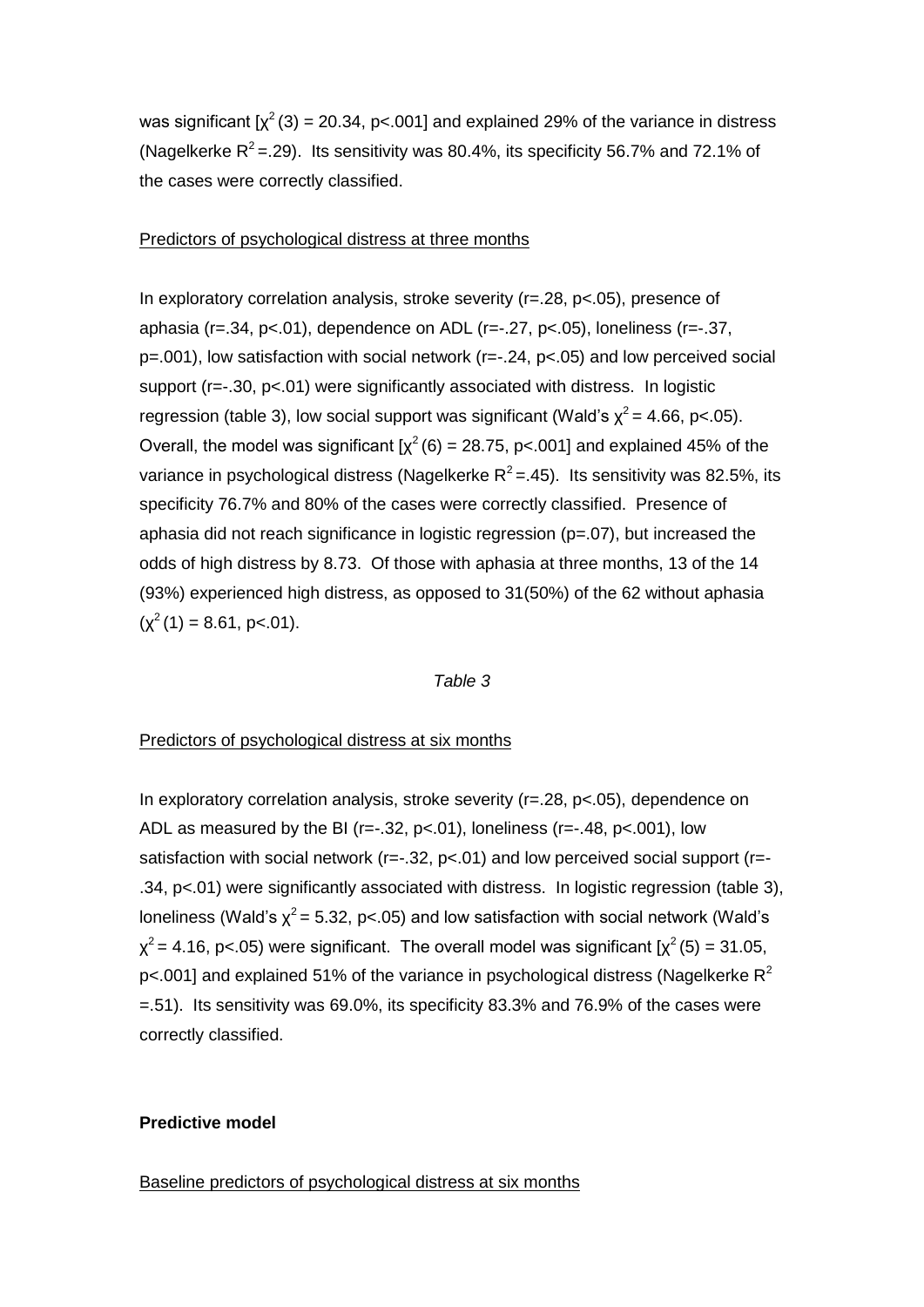On exploratory correlation analysis, the baseline variables that were significantly associated with distress at six months were: psychological distress (r=.45, p<.001), loneliness (r= $-0.50$ , p< $0.001$ ) and low satisfaction with social network (r= $-0.29$  p< $0.05$ ). These variables were entered into a logistic regression model (table 4).

#### *Table 4*

Psychological distress at baseline (Wald's  $x^2$  = 6.66, p=.01), feeling lonely (Wald's  $x^2$ = 9.32, p<.01) and low satisfaction with one's social network (Wald's  $\chi^2$  =4.00, p<.05) were all significant predictors of distress at six months post stroke. In terms of the likelihood of being distressed at six months, the odds ratio suggests that those with high psychological distress at baseline were 6.46 times more likely to be distressed at six months (95% Cl=1.57-26.63). The model was significant  $[\chi^2(3) = 32.74,$ p<.001] and explained 49% of the variance in psychological distress at 6 months (Nagelkerke  $R^2$  = 49). Its sensitivity was 62.5%, its specificity 84.6% and 74.6% of the cases were correctly classified.

#### **Discussion**

Stroke severity was the strongest predictor of distress at baseline, whereas social factors predicted distress at three and six months post-stroke. The baseline factors that predicted distress at six months were psychological distress, loneliness and low satisfaction with one's social network. The main strength of our study was the inclusion of people with aphasia. Yet people with very severe receptive aphasia had to be excluded as they were unable to complete the measures used. We discuss our findings in detail, present the main strengths and limitations of the study and draw implications for clinical practice and research.

As expected stroke severity, which has been consistently associated with distress,(20-23) was the strongest predictor of distress early on. At three and six months, dependence on ADL was associated with high distress, but did not reach significance in the logistic regression models. The timing of the assessment may be an important factor.(24) For example, Thomas and Lincoln(6) found dependence in ADL measured with the BI to be a significant predictor of distress at one month, but not at six months post stroke. Other studies also indicate that in the longer term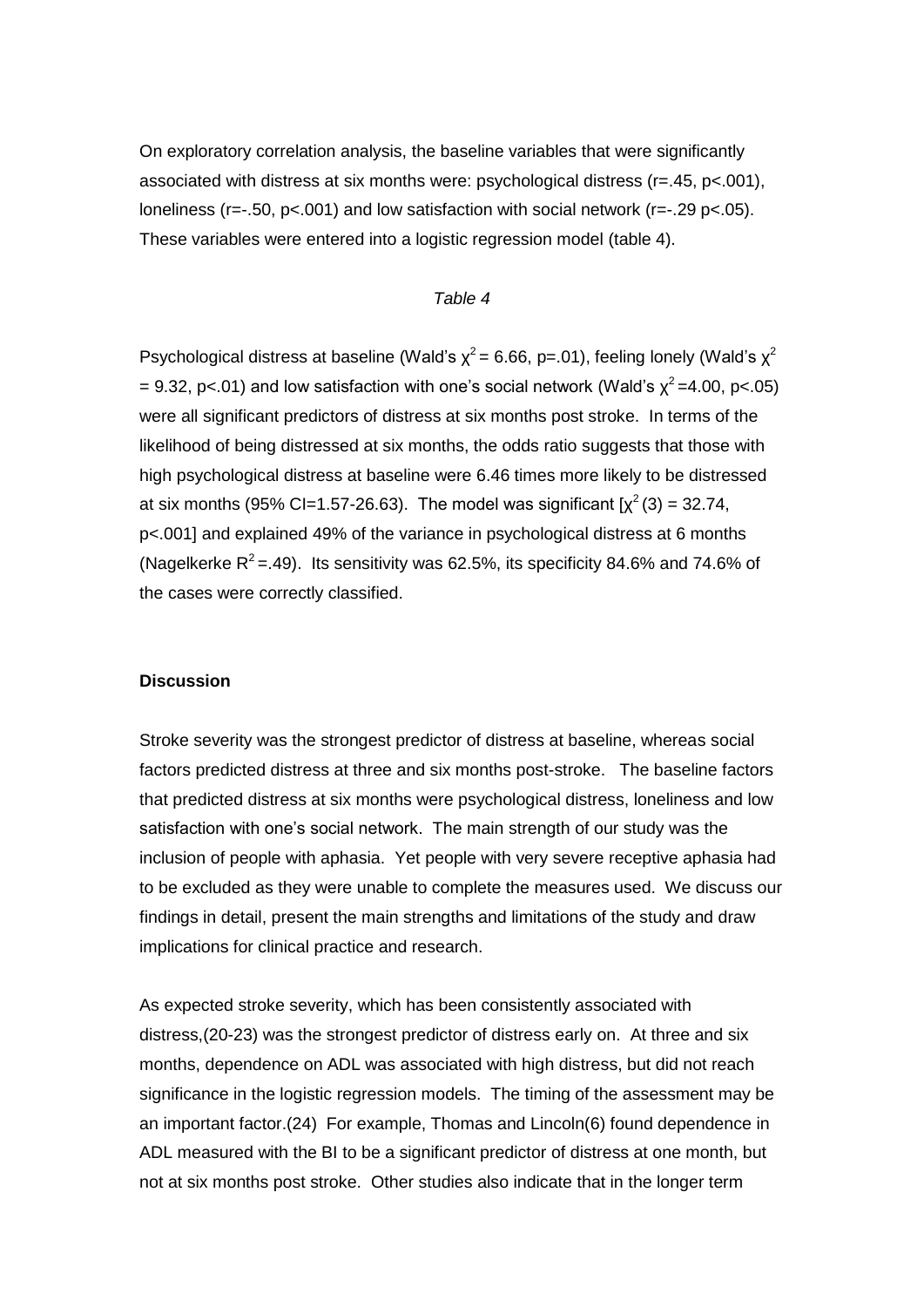post-stroke (>3 months) functional outcome is not related to depression.(23;25) Our finding may suggest that at the later stages post-stroke other factors, rather than stroke-related disability, may become increasingly important in determining whether people will be distressed or not.

Similarly, in this study, aphasia was associated with distress at three months but was not predictive of distress at any stage. The evidence on the effect of aphasia on post-stroke distress is conflicting, with some studies reporting an effect(6;26) and others finding no relation.(27;28) This may be partly due to the different ways of measuring distress/depression and also aphasia. For example, Thomas and Lincoln(6) used the Visual Analogue Self-Esteem Scale(7) as an indicator of emotional distress and a screening test for aphasia; whereas Berg et al.(27) used the Diagnostic and Statistical Manual of Mental Disorders-III-R(29) to diagnose depression and the Western Aphasia Battery(30) for a full aphasia assessment. It was of interest in our results, that the trend identified at three months of people with aphasia being more likely to suffer psychological distress did not continue at six months. Our finding is limited by having only 11 people with aphasia at six months. Still, this finding may also point to the importance of other factors, such as social factors in relation to distress. Social factors have often been neglected in studies exploring post-stroke distress.

In our study loneliness was associated with psychological distress at all three time points and predicted distress at six months, suggesting that this subjective sense of isolation is an important part of the jigsaw in explaining post-stroke distress. Although the association between loneliness and depression is well established for the general population,(31;32) this finding confirms the relationship in the stroke population as well.

Perceived social support was associated with distress in the longer term and predicted distress at three months. This may suggest that support became more significant to the individual when they had been discharged from hospital or were at a more advanced stage of adapting to their life post-stroke. Other studies have also found perceived social support to be associated with mood disorder and depression in the first three months post stroke.(33;34)

Size of network was not associated with psychological distress at any time point, whereas satisfaction with one's network was, and predicted distress at six months.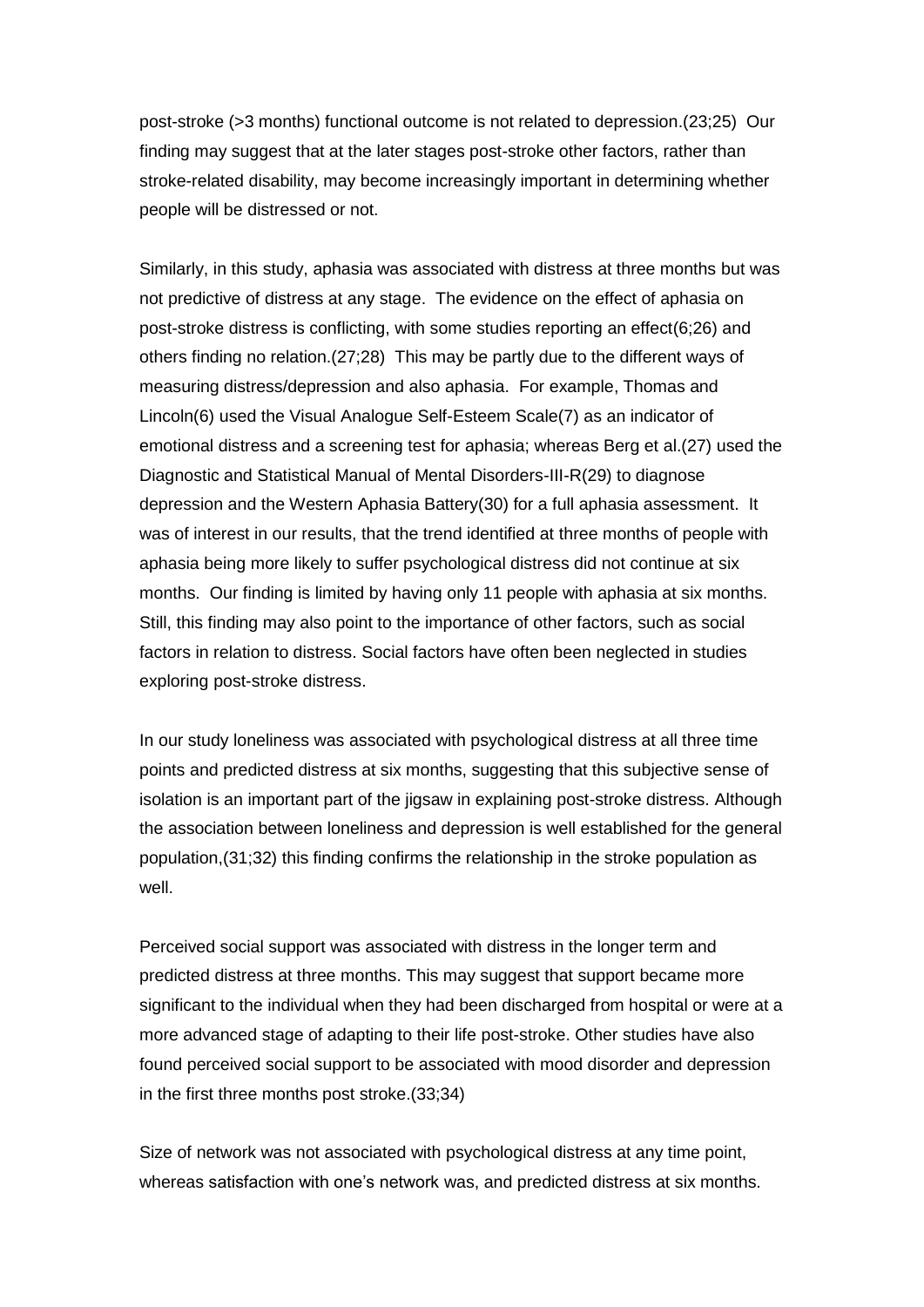This suggests that it is satisfaction with one's network rather than size that is helpful for mental health in the longer term post-stroke. From our study it could be argued that measurements that look at subjective elements of social support (satisfaction, loneliness, perceived support) are more revealing that objective measurements such as size of network. However, more nuanced network characteristics (e.g. frequency of contact, geographic dispersion, density, composition of members) may also be revealing. Certainly, other studies looking at stroke long-term outlook (≥12 months) have found that elements of a person's network such as contact with family and friends(26) and levels of isolation(20) are associated with depression and life satisfaction

In terms of baseline measures predicting future psychological distress, we found that those with high distress at baseline were 6.46 times more likely to be distressed at six months. This is in line with previous studies(6;27) and highlights the persistence of distress post-stroke. Loneliness and satisfaction with network prior to stroke were both predictive of distress at six months. It may be that during a stressful life event such as a stroke, an individual is particularly in need of the 'buffering' effect of feeling connected to others. There is an extensive literature suggesting that social support can alleviate the stress response(35) and aid the process of psychosocial adjustment following a stroke.(36) Those who lack such a buffer may therefore be particularly at risk of developing depression. Studies have shown having a stroke is associated with a reduction in social activities(37) and social contacts,(26;38) and that this in turn is associated with subsequent depression.(39) Our finding enriches this picture: it appears social factors *prior* to the stroke, i.e. not just those caused by the stroke, make a person more at risk of developing post-stroke depression. An alternative explanation may be that those who are predisposed to feel lonely and dissatisfied with their social support are more likely to suffer psychological distress during adverse life events, such as a stroke. Interestingly, perceived social support prior to the stroke did not predict psychological distress at six months. This could be because the measure used includes functions such as tangible support which the literature suggests is less useful to both mental and physical recovery post stroke.(34;36)

Strengths of our study comprise a longitudinal design, the inclusion of people with aphasia and a wide range of variables, including social factors, in the exploration of predictors of distress post-stroke. Thus, the logistic regression models we derived accounted for sizeable proportions of the variance in distress (29-51%). Still, a limitation of the study is that other factors, such as cognitive impairment, may have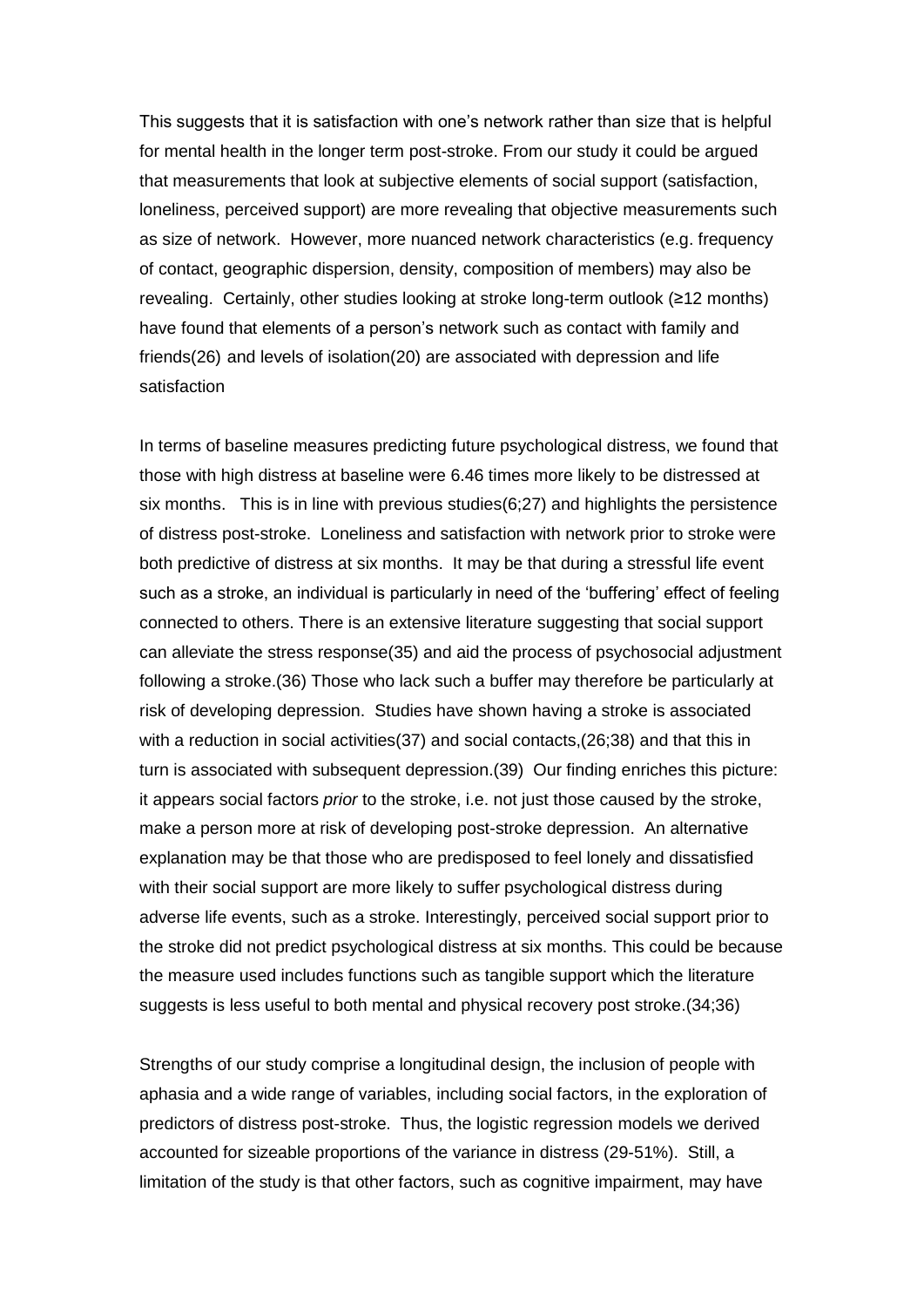played a role but were not considered, as we tried to keep respondent burden low. Another limitation is the exclusion of people with very severe receptive aphasia and the small number of people with aphasia at the six months post-stroke stage.

In summary, a combination of stroke-related and social factors contribute to psychological distress after stroke. Stroke severity and loneliness were the only two factors that were associated with high distress at all times of assessment post stroke. Stroke severity accounted for most of the variance in distress at baseline, whereas in the longer term, social factors were more important. A clinically important question is what factors at the onset of stroke may predict high distress in the long-term. We found that psychological distress at baseline and feelings of loneliness and low satisfaction with one's social network predicted high distress six months post-stroke. Our findings suggest that clinicians need to monitor for these factors and provide early intervention to address them, in order to improve long-term stroke outcomes. Further studies, including larger proportions of people with aphasia in the long-term and following participants to over a year post-stroke would improve our understanding of factors affecting psychological distress particularly for people with aphasia.

#### Clinical messages

- The strongest predictor of distress early post-stroke was stroke severity, whereas three and six months later social factors were more important.
- Three months post-stroke, 93% of those with aphasia experienced high distress, as opposed to 50% of those without aphasia
- Distress at the time of the stroke and feelings of loneliness and low satisfaction with one's social network *prior* to the stroke predicted distress at six months.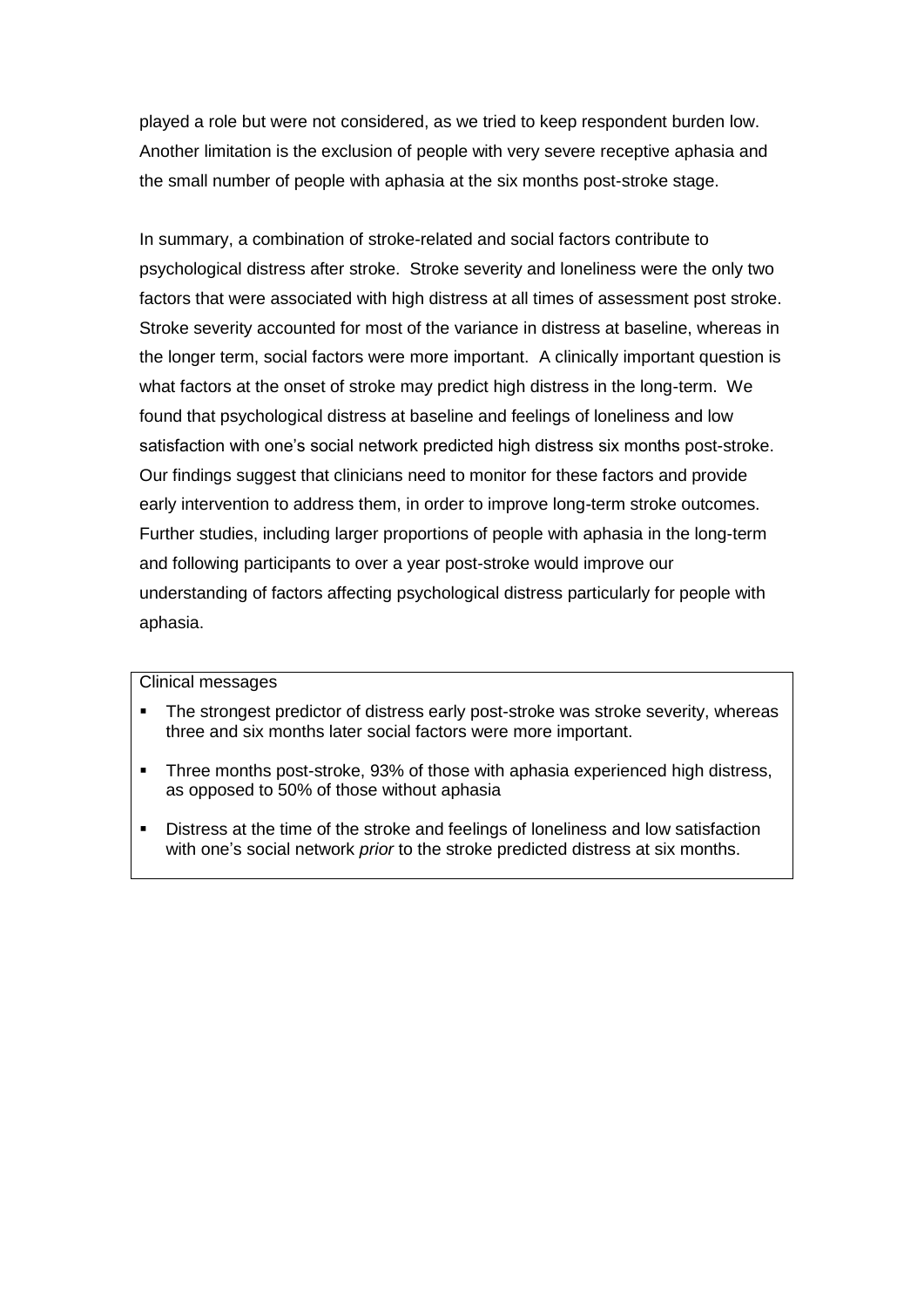#### Reference List

- (1) Hackett ML, Yapa C, Parag V, Anderson CS. Frequency of depression after stroke. A systematic review of observational studies. Stroke 2005;36(1330):1340.
- (2) Kauhanen ML, Korpelainen JT, Hiltunen P, Maatta R, Mononen H, Brusin E, et al. Aphasia, depression, and non-verbal cognitive impairment ischaemic stroke. Cerebrovasc Dis 2000;10:455-61.
- (3) Hilari K, Wiggins RD, Roy P, Byng S, Smith SC. Predictors of health-related quality of life (HRQL) in people with chronic aphasia. Aphasiology 2003;17(4):365-81.
- (4) Hackett ML, Anderson CS. Predictors of depression after stroke. A systematic review of observational studies. Stroke 2005;36:2296-301.
- (5) Townend E, Brady M, McLaughlan K. A systematic evaluation of the adaptation of depression diagnostic methods for stroke survivors who have aphasia. Stroke 2007;38:3076-83.
- (6) Thomas SA, Lincoln NB. Predictors of emotional distress after stroke. Stroke 2008;39(4):1240-5.
- (7) Brumfitt S, Sheeran P. Vases: Visual Analogue Self-esteem Scale. Bicester: Winslow Press Ltd; 1999.
- (8) Hilari K, Lamping DL, Smith SC, Northcott S, Lamb A, Marshall J. Psychometric properties of the Stroke and Aphasia Quality of Life Scale (SAQOL-39) in a generic stroke population. Clinical Rehabilitation 2009; *23(6):* 544-557
- (9) Enderby P, Wood V, Wade D. Frenchay Aphasia Screening Test. Windsor: NFER-Nelson; 1987.
- (10) Hilari K, Byng S. Measuring quality of life in people with aphasia: the Stroke Specific Quality of Life Scale. Int J Lang Commun Disord 2001;36 Suppl:86- 91.
- (11) Hilari K, Byng S, Lamping DL, Smith SC. Stroke and Aphasia Quality of Life Scale-39 (SAQOL-39): evaluation of acceptability, reliability, and validity. Stroke 2003 Aug;34(8):1944-50.
- (12) Worrall L, Rose T, Howe T, Brennan A, Egan J, Oxenham D, et al. Access to written information for people with aphasia. Aphasiology 2005;19:923-9.
- (13) Goldberg DP. The Detection of Psychiatric Illness by Questionnaire. London: Oxford University Press; 1972.
- (14) Johnson G, Burvill PW, Anderson CS, Jamrozik K, Stewart-Wynne EG, Chakera TM. Screening instruments for depression and anxiety following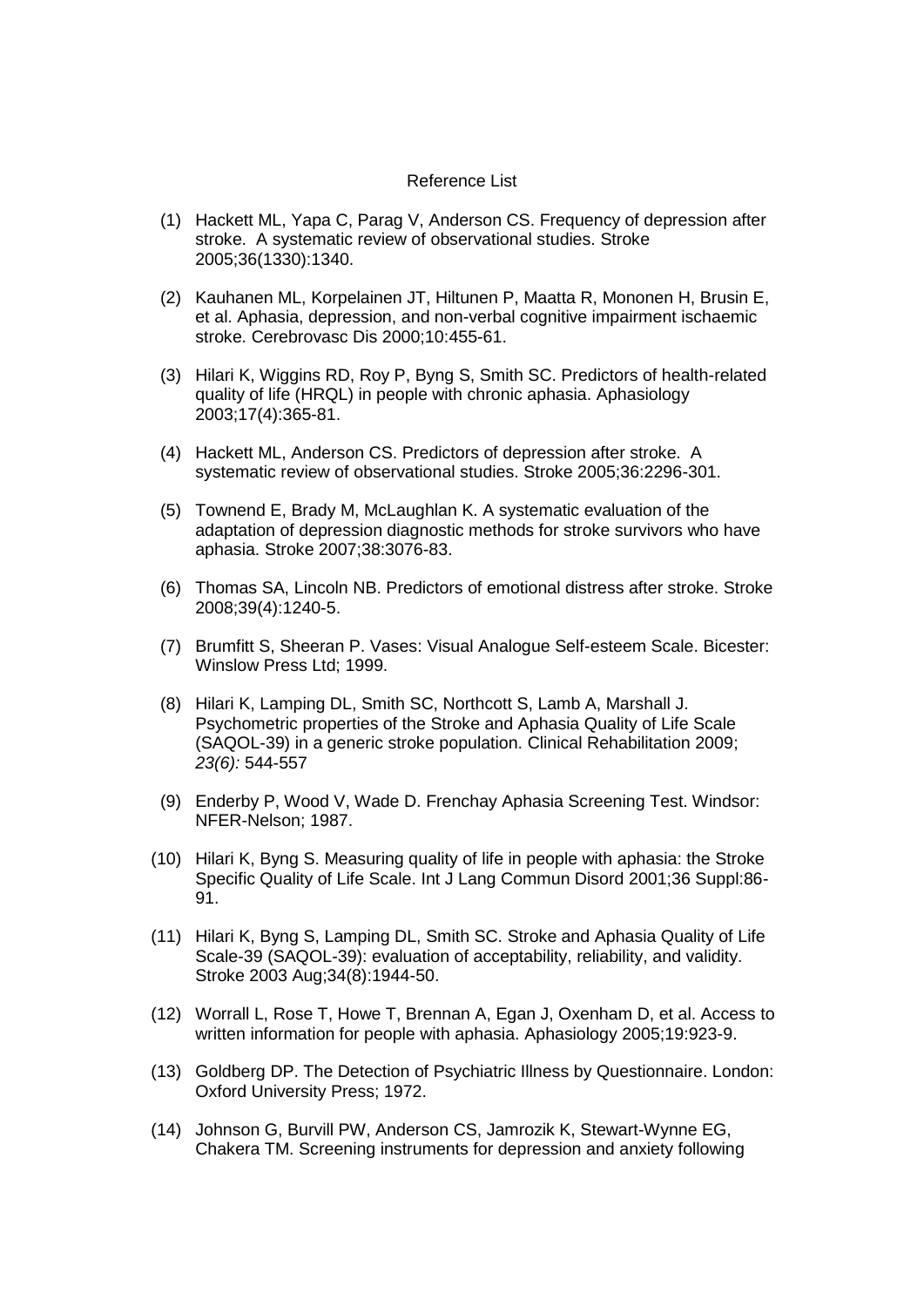stroke: experience in the Perth community stroke study. Acta Psychiatr Scand 1995 Apr;91(4):252-7.

- (15) Bamford J, Sandercock P, Dennis M, Burn J, Warlow C. Classification and natural histor of clincially identifiable subtypes of cerebral infarction. Lancet 1991;337:1521-6.
- (16) Brott T, Adams HP, Olinger CP, Marler JR, Barsan WG, Biller J, et al. Measurements of acute cerebral infaction: a clinical examination scale. Stroke 1989;20:964-70.
- (17) Mahoney FI, Wood OH, Barthel DW. Rehabilitation of Chronically Ill Patients: The Influence of Complications on the Final Goal. South Medical Journal 1958;51:605-9.
- (18) Wade DT, Legh-Smith J, Langton Hewer R. Social Activities After Stroke: Measurement and Natural History Using the Frenchay Activities Index. Int Rehabil Med 1985;7(4):176-81.
- (19) Sherbourne CD, Stewart AL. The MOS Social Support Survey. Soc Sci Med 1991;32(6):705-14.
- (20) Appelros P, Viitanen M. Prevalence and predictors of depression at one year in a Swedish population-based cohort with first-ever stroke. Journal of Stroke and Cerebrovascular Disease 2004;13(2):52-7.
- (21) Berg A, Palomaki H, Lehtihalmes M, Lonnqvist J, Kaste M. Poststroke depression in acute phase after stroke. Cerebrovasc Dis 2001;12:14-20.
- (22) Paolucci S, Gandolfo C, Provinciali L, Torta R, Townend E. The Italian multicenter observational study on post-stroke depression (DESTRO). J Neurol 2006;253:556-62.
- (23) Verdelho A, Henon H, Lebert F, Pasquier F, Leys D. Depressive symptoms after stroke and relationship with dementia: a three-year follow-up. Neurology 2004;62:905-11.
- (24) Hadidi N, Treat-Jacobson DJ, Lindquist R. Poststroke depression and functional outcome: A critical review of literature. Heart Lung 2009;38(2):151- 62.
- (25) Cassidy E, O'Conner R, O'Keane V. Prevalence of post-stroke depression in an Irish sample and its relationship with disability and outcome following impatient rehabilitation. Disabil Rehabil 2004;26(2):71-7.
- (26) Astrom M, Adolfsson R, Asplund K. Major depression in stroke patients. A 3 year longitudinal study. Stroke 1993 Jul;24(7):976-82.
- (27) Berg A, Palomaki H, Lehtihalmes M, Lonnqvist J, Kaste M. Poststroke Depression. An 18-month follow-up. Stroke 2003;34:138-43.
- (28) Spalleta G, Guida G, De Angelis D, Caltagirone C. Predictors of cognitive level and depression severity are different in patients with left and right hemisphere stroke within the first year of illness. J Neurol 2002;249(11):1541- 51.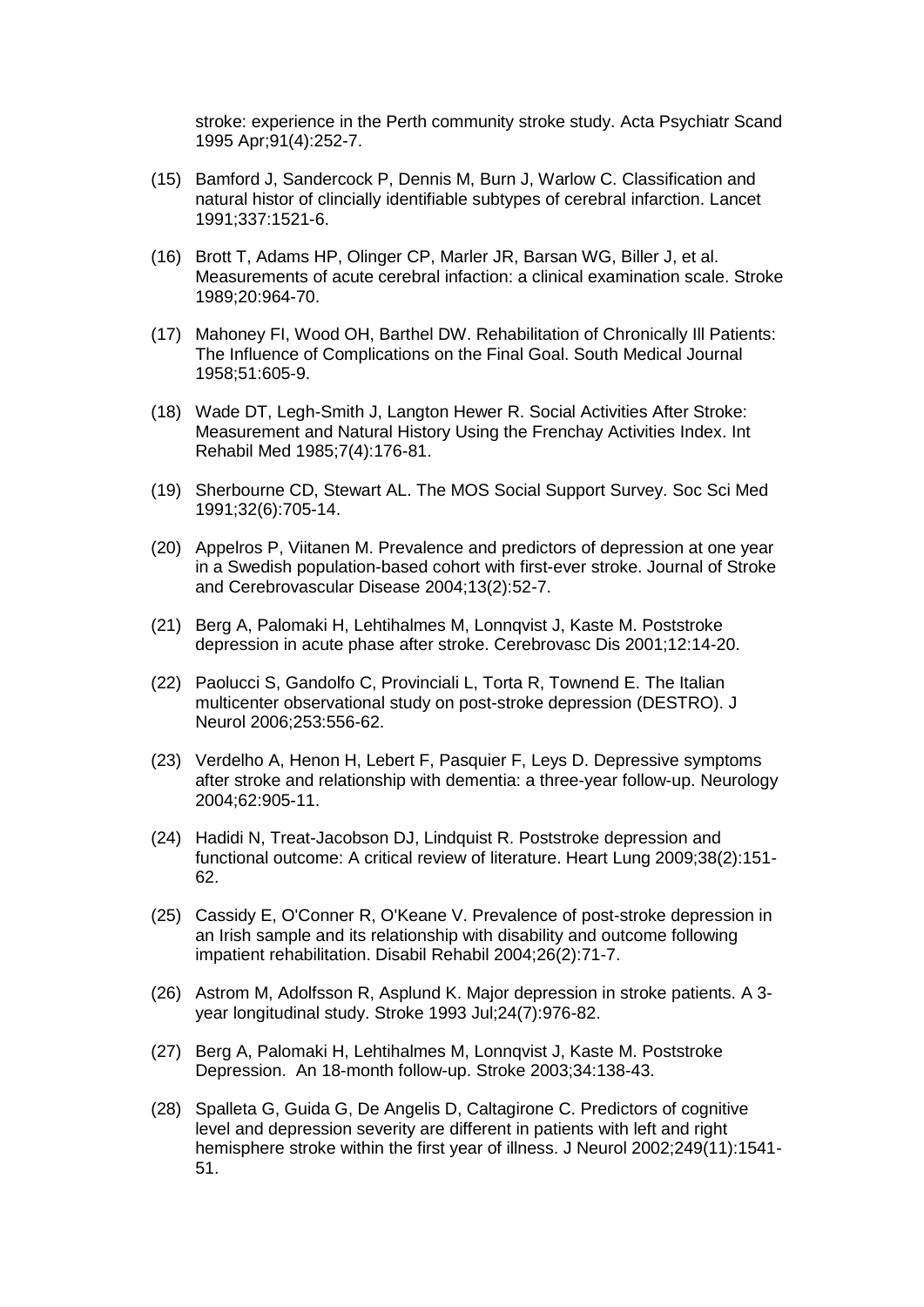- (29) American Psychiatric Association. Diagnostic and Statistical Manual of Mental Disorders, Third Edition- Revised. Washington DC: American Pscyhiatric Association; 1987.
- (30) Kertesz A. Western Aphasia Battery. New York: Grune & Stratton; 1982.
- (31) Alpass FM, Neville S. Loneliness, health and depression in older males. Aging and Mental health 2003;7(3):212-6.
- (32) Cacioppo JT, Hughes ME, Waite LJ, Hawkley LC, Thistead RA. Loneliness as a specific risk factor for depressive symptoms: cross-sectional and longitudinal analyses. Psychol Aging 2006;21(1):140-51.
- (33) Townend BS, Whyte S, Desborough T, Crimmins D, Markus R, Levi C, et al. Longitudinal prevalence and determinants of early mood disorders poststroke. Journal of Clinical Neuroscience 2007;14(5):429-34.
- (34) Tsouna-Hadjis E, Vemmos KN, Zakopoulos N, Stamatelopoulos S. Firststroke recovery process: The role of family social support. Arch Phys Med Rehabil 2000;81(881):887.
- (35) Cohen S, Wills TA. Social Support and the Buffering Hypothesis. Psychol Bull 1985;98(2):310-57.
- (36) Glass TA, Maddox GL. The Quantity and Quality of Social Support: Stroke Recovery as Psychosocial Transition. Soc Sci Med 1992;34(11):1249-61.
- (37) Greveson G, James O. Improving Long-term Outcome After Stroke- The Views of Patients and Carers. Health Trends 1991;23(4):161-2.
- (38) Hilari K, Northcott S. Social support in people with chronic aphasia. Aphasiology 2006;20(1):17-36.
- (39) Angeleri F, Angeleri VA, Foschi N, Giaquinto S, Nolfe G. The Influence of Depression, Social Activity, and Family Stress on Functional Outcome After Stroke. Stroke 1993;24:1478-83.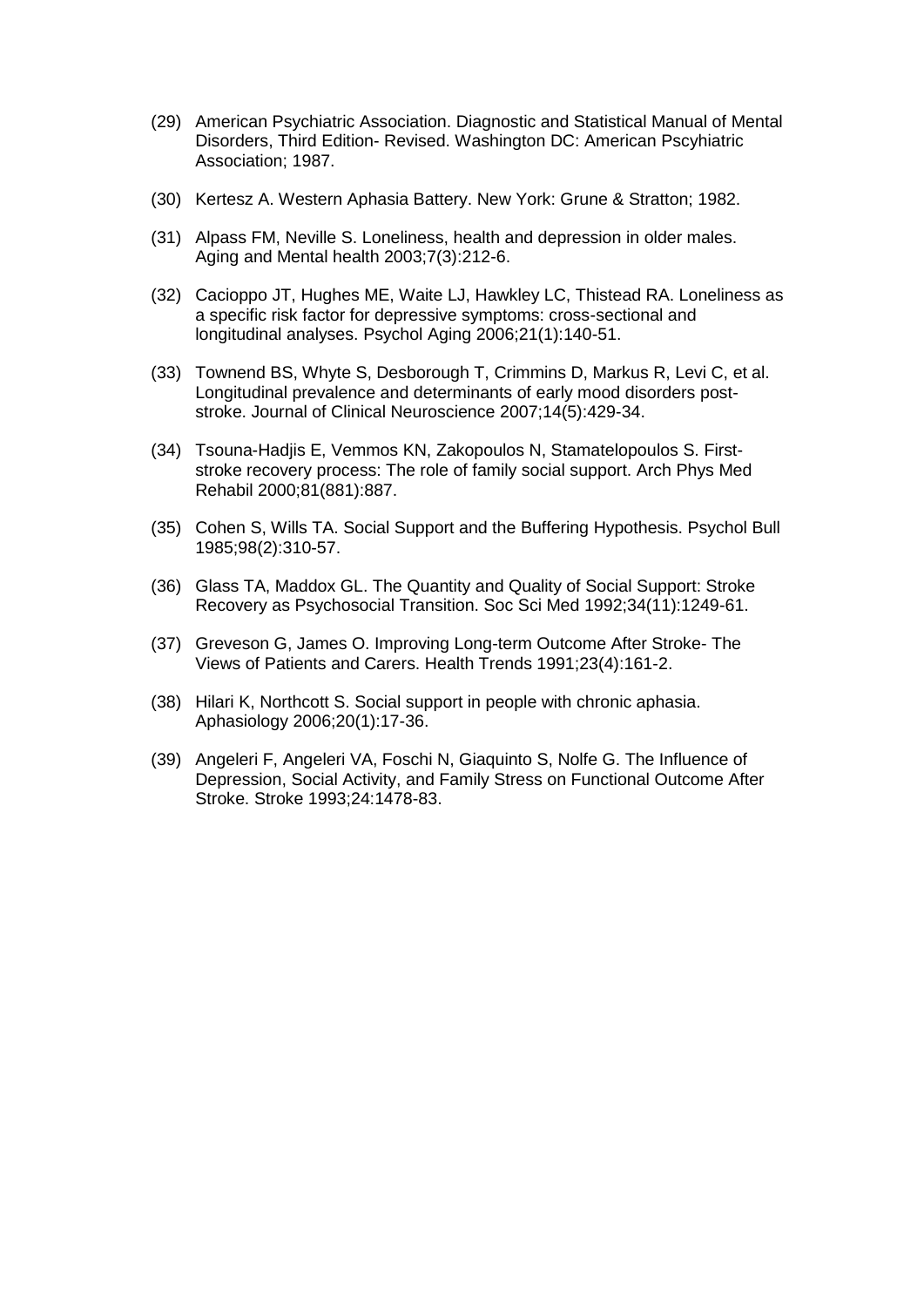| <b>Variable</b>       | Respondent n (%) |           |             |  |
|-----------------------|------------------|-----------|-------------|--|
|                       | <b>Baseline</b>  | 3 months  | 6 months    |  |
| Gender                | $n=87$           | $n=76$    | $n = 71$    |  |
| Female                | 35(40)           | 32(42)    | 31(44)      |  |
| Male                  | 52 (60)          | 44 (58)   | 40 (56)     |  |
| Age                   |                  |           |             |  |
| Mean [SD]             | 69.7 [14.1]      | 69.7 [14] | 69.3 [14.2] |  |
| Range                 |                  |           |             |  |
| 18-45                 | 7(8)             | 6(8)      | 6(8)        |  |
| 46-64                 | 14 (16)          | 12 (16)   | 11 (16)     |  |
| 65-74                 | 30(35)           | 27 (35)   | 27 (38)     |  |
| $75+$                 | 36(41)           | 31(41)    | 27 (38)     |  |
| Co-morbid conditions  |                  |           |             |  |
| None                  | 10(11)           | 8(11)     | 8(11)       |  |
| One                   | 14 (16)          | 13(17)    | 12(17)      |  |
| Two                   | 21(24)           | 19 (25)   | 18 (25)     |  |
| <b>Three</b>          | 18 (21)          | 17(22)    | 16 (23)     |  |
| Four +                | 24 (28)          | 19 (25)   | 17(24)      |  |
| Ethnic group          |                  |           |             |  |
| Asian                 | 10(11)           | 9(12)     | 9(13)       |  |
| <b>Black</b>          | 6(7)             | 5(6.5)    | 5(7)        |  |
| White                 | 65 (75)          | 57 (75)   | 52 (73)     |  |
| Other                 | 6(7)             | 5(6.5)    | 5(7)        |  |
| <b>Marital status</b> |                  |           |             |  |
| Married               | 33(38)           | 31(41)    | 29 (41)     |  |
| Has partner           | 12 (14)          | 9(12)     | 9(13)       |  |
| Single                | 20(23)           | 17(22)    | 14 (20)     |  |
| Divorced              | 7(8)             | 6(8)      | 6(8)        |  |
| Widowed               | 15 (17)          | 13(17)    | 13 (18)     |  |

**Table 1: Respondent characteristics**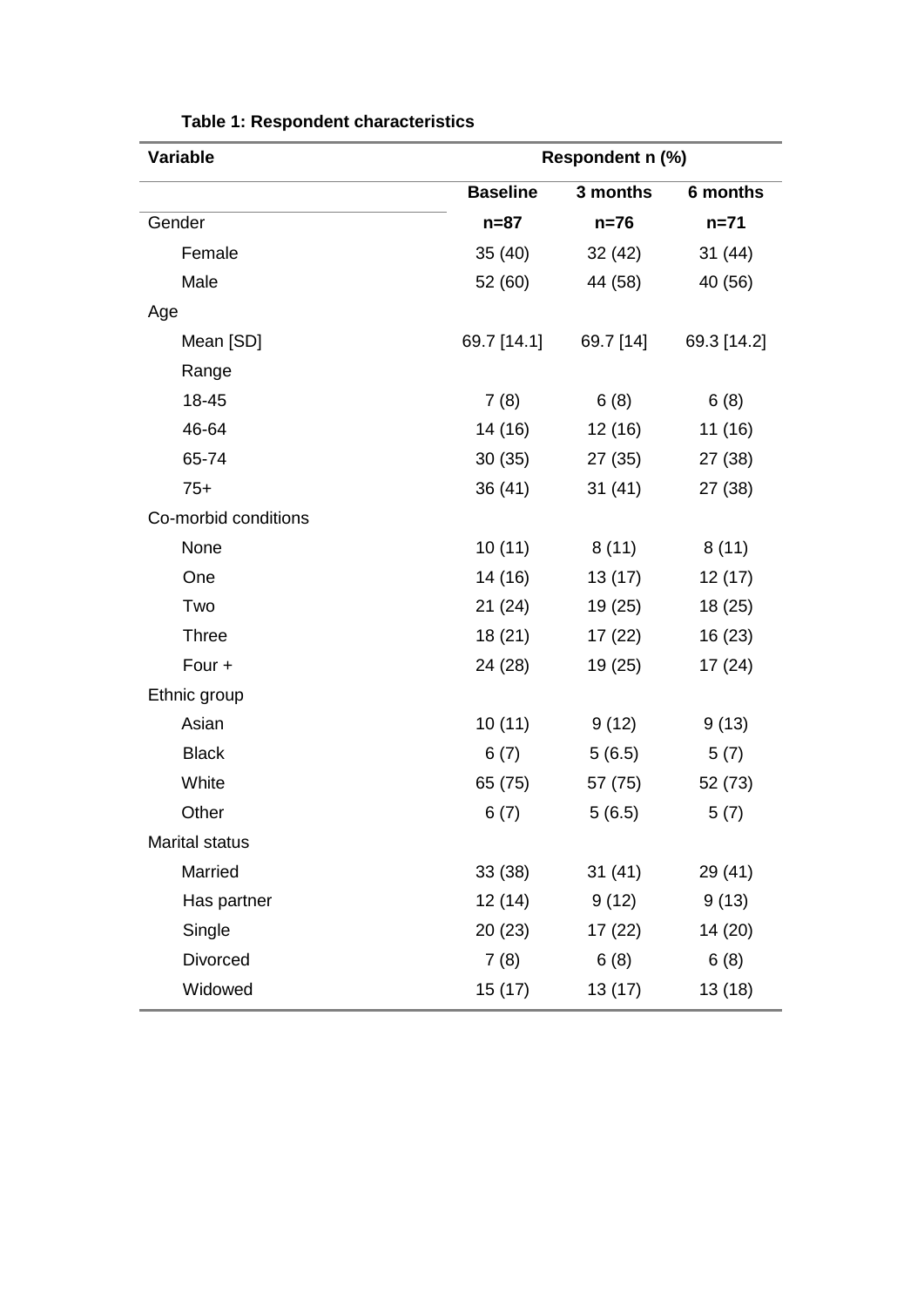| Respondents n (valid %) |                                         |                                         |  |  |
|-------------------------|-----------------------------------------|-----------------------------------------|--|--|
| <b>Baseline</b>         | 3 months                                | 6 months                                |  |  |
| $n=87$                  | $n=76$                                  | $n = 71$                                |  |  |
|                         |                                         |                                         |  |  |
| 75 (86)                 | 67 (88)                                 | 62 (87)                                 |  |  |
| 12(14)                  | 9(12)                                   | 9(13)                                   |  |  |
|                         |                                         |                                         |  |  |
| 24 (27.5)               | 21(27.5)                                | 20 (28)                                 |  |  |
| 24 (27.5)               | 22 (29)                                 | 20 (28)                                 |  |  |
| 13(15)                  | 9(12)                                   | 9(13)                                   |  |  |
| 26 (30)                 | 24 (31.5)                               | 22 (31)                                 |  |  |
|                         |                                         |                                         |  |  |
|                         |                                         |                                         |  |  |
|                         |                                         | 39 (55)                                 |  |  |
|                         |                                         |                                         |  |  |
|                         |                                         | 32 (45)                                 |  |  |
|                         |                                         |                                         |  |  |
|                         |                                         |                                         |  |  |
|                         |                                         | 22 (32)                                 |  |  |
|                         |                                         | 47 (68)                                 |  |  |
|                         |                                         |                                         |  |  |
| 3                       | 1                                       | $\overline{2}$                          |  |  |
|                         |                                         |                                         |  |  |
| 55 (63)                 | 62 (82)                                 | 60 (84)                                 |  |  |
| 32(37)                  | 14 (18)                                 | 11 (16)                                 |  |  |
|                         | Mean (SD)                               |                                         |  |  |
|                         | <b>Median</b>                           |                                         |  |  |
|                         | Range                                   |                                         |  |  |
|                         | $(n^*)$                                 |                                         |  |  |
| 6.03(4.5)               | 2.04(2.72)                              | 1.52(2.12)                              |  |  |
| 4                       | 1                                       | 1                                       |  |  |
| $0 - 21$                | $0 - 12$                                | $0 - 10$                                |  |  |
|                         | 30(34)<br>57 (66)<br>56 (67)<br>28 (33) | 32(42)<br>44 (58)<br>26 (35)<br>49 (65) |  |  |

**Table 2: Descriptives of psychological distress, stroke related and social variables**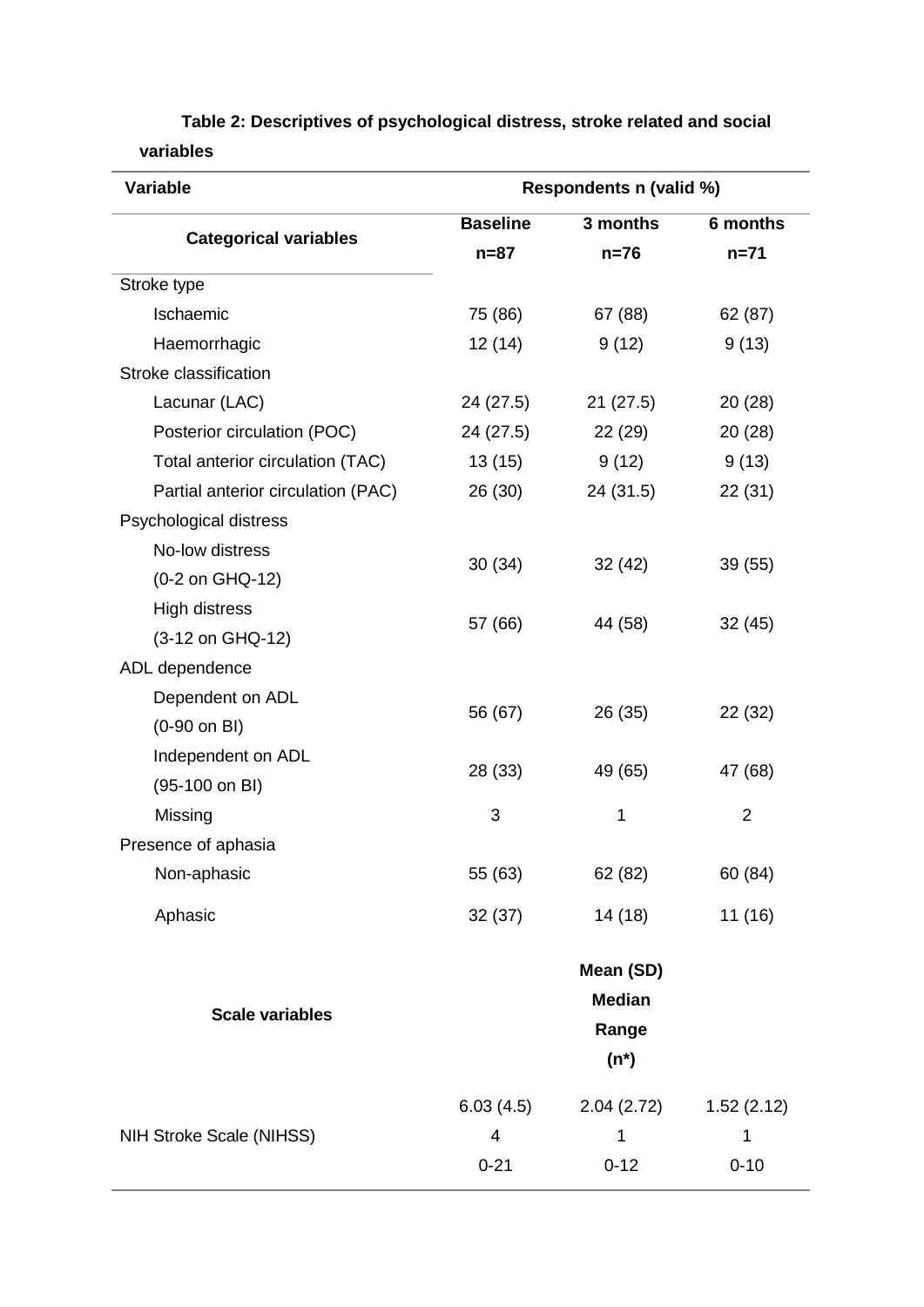|                                  | $(n=86)$<br>$(n=74)$ |               | $(n=67)$      |  |  |
|----------------------------------|----------------------|---------------|---------------|--|--|
|                                  |                      |               |               |  |  |
|                                  |                      |               |               |  |  |
|                                  |                      |               |               |  |  |
|                                  | 65.83 (31.57)        | 89.60 (18)    | 91.23 (15.52) |  |  |
| Barthel Index (BI)               | 70                   | 100           | 100           |  |  |
|                                  | $5 - 100$            | 25-100        | 35-100        |  |  |
|                                  | $(n=84)$             | $(n=75)$      | $(n=69)$      |  |  |
|                                  | 3.40(.92)            | 3.19(1.05)    | 3.24(1)       |  |  |
|                                  | $\overline{4}$       | 4             | 4             |  |  |
| Loneliness                       | $0 - 4$              | $1 - 4$       | $0 - 4$       |  |  |
|                                  |                      | $(n=73)$      | $(n=70)$      |  |  |
|                                  |                      |               |               |  |  |
|                                  | 11.65 (9.38)         | 10.67 (8.32)  | 9.16(6.69)    |  |  |
| Social network size              | 9                    | $9\,$         | 8             |  |  |
|                                  | $0 - 65$             | $1 - 51$      | $1 - 45$      |  |  |
|                                  |                      | $(n=74)$      | $(n=70)$      |  |  |
| Satisfaction with social network | 4.30 (.98)           | 4.16(1.25)    | 4(1.23)       |  |  |
|                                  | 5                    | 5             | 4             |  |  |
|                                  | $1 - 5$              | $0-5$         | $0 - 5$       |  |  |
|                                  |                      | $(n=75)$      |               |  |  |
| Social support scale (SSS)       | 3.82(.96)            | 4(.92)        | 3.82(1.08)    |  |  |
|                                  | 3.92                 | 4.32          | 3.97          |  |  |
|                                  | $1.42 - 5$           | $1.47 - 5$    | $1.16 - 5$    |  |  |
|                                  | $(n=86)$             | $(n=73)$      | $(n=70)$      |  |  |
|                                  |                      |               |               |  |  |
| Frenchay Activities Index (FAI)  | N/A                  | 17.87 (11.80) | 19.11 (11.92) |  |  |
|                                  |                      | 18            | 20.36         |  |  |
|                                  |                      | $0 - 38$      | $0 - 39$      |  |  |

\*: n given only where there are missing data; otherwise n=87 at baseline, n=76 at 3 months and n=71 at 6 months post stroke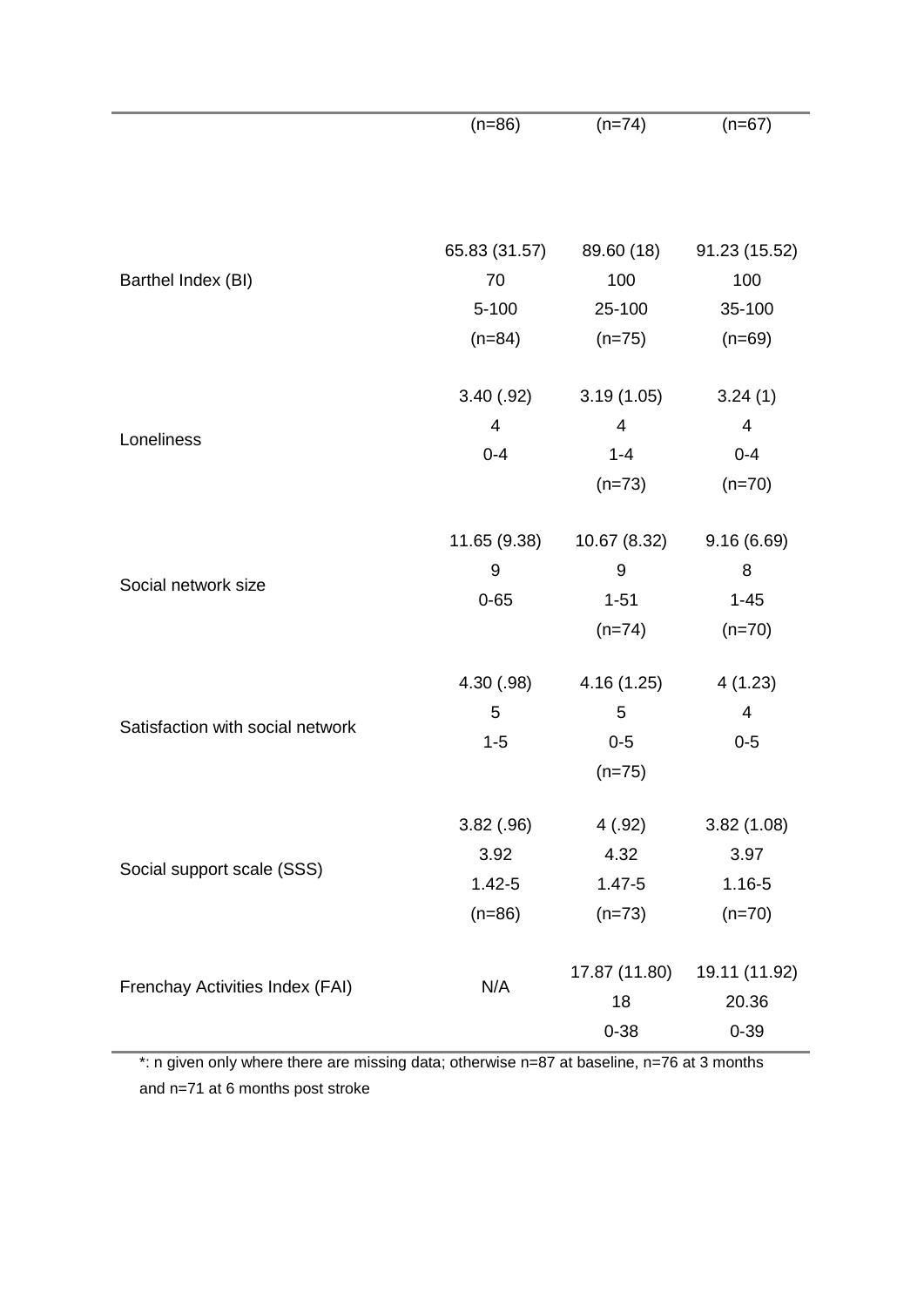| <b>Predictor</b>           | B       | S.E. | <b>Wald</b> | Exp(B)  | 95% confidence |              |  |  |
|----------------------------|---------|------|-------------|---------|----------------|--------------|--|--|
|                            |         |      | $(d.f.=1)$  |         | intervals      |              |  |  |
|                            |         |      |             |         | Lower          | <b>Upper</b> |  |  |
| Baseline (n=86)            |         |      |             |         |                |              |  |  |
| Stroke severity - baseline | .21     | .08  | $7.95***$   | 1.24    | 1.07           | 1.44         |  |  |
| Age                        | $-0.04$ | .02  | 3.85        | .96     | .92            | 1.00         |  |  |
| Loneliness - baseline      | $-0.60$ | .31  | 3.77        | .55     | .30            | 1.00         |  |  |
| Constant                   | 4.69    | 1.86 | $6.36*$     | 108.75  |                |              |  |  |
| 3 months ( $n=70$ )        |         |      |             |         |                |              |  |  |
| Stroke severity - 3m       | .29     | .19  | 2.30        | 1.33    | .92            | 1.93         |  |  |
| Aphasia – $3m†$            | 2.17    | 1.19 | 3.32        | 8.73    | .85            | 89.71        |  |  |
| ADL dependence - 3m        | $-14$   | .86  | .03         | .87     | .16            | 4.68         |  |  |
| Loneliness - 3m            | $-.30$  | .38  | .62         | .74     | .35            | 1.56         |  |  |
| Satisfaction with SN - 3m  | $-0.80$ | .44  | 3.32        | .45     | .19            | 1.06         |  |  |
| Social support - 3m        | $-.91$  | .42  | $4.66*$     | .40     | .18            | .92          |  |  |
| Constant                   | 7.90    | 2.57 | $9.45***$   | 2.700E3 |                |              |  |  |
| 6 months ( $n=65$ )        |         |      |             |         |                |              |  |  |
| Stroke severity - 6m       | .15     | .17  | .71         | 1.16    | .82            | 1.62         |  |  |
| ADL dependence - 6m        | $-1.36$ | .79  | 3.01        | .26     | .06            | 1.19         |  |  |
| Loneliness - 6m            | $-1.07$ | .47  | $5.32*$     | .34     | .14            | .85          |  |  |
| Satisfaction with SN - 6m  | $-1.31$ | .64  | $4.16*$     | .27     | .08            | .95          |  |  |
| Social support - 6m        | $-15$   | .46  | .11         | .86     | .35            | 2.10         |  |  |
| Constant                   | 10.20   | 3.20 | $10.10**$   | 2.678E4 |                |              |  |  |

## **Table 3: Logistic regression for predictors of psychological distress at baseline, 3 months and 6 months post stroke**

\*: p<.05, \*\*: p<0.01<br><sup>†</sup>: Categorical variables in italics